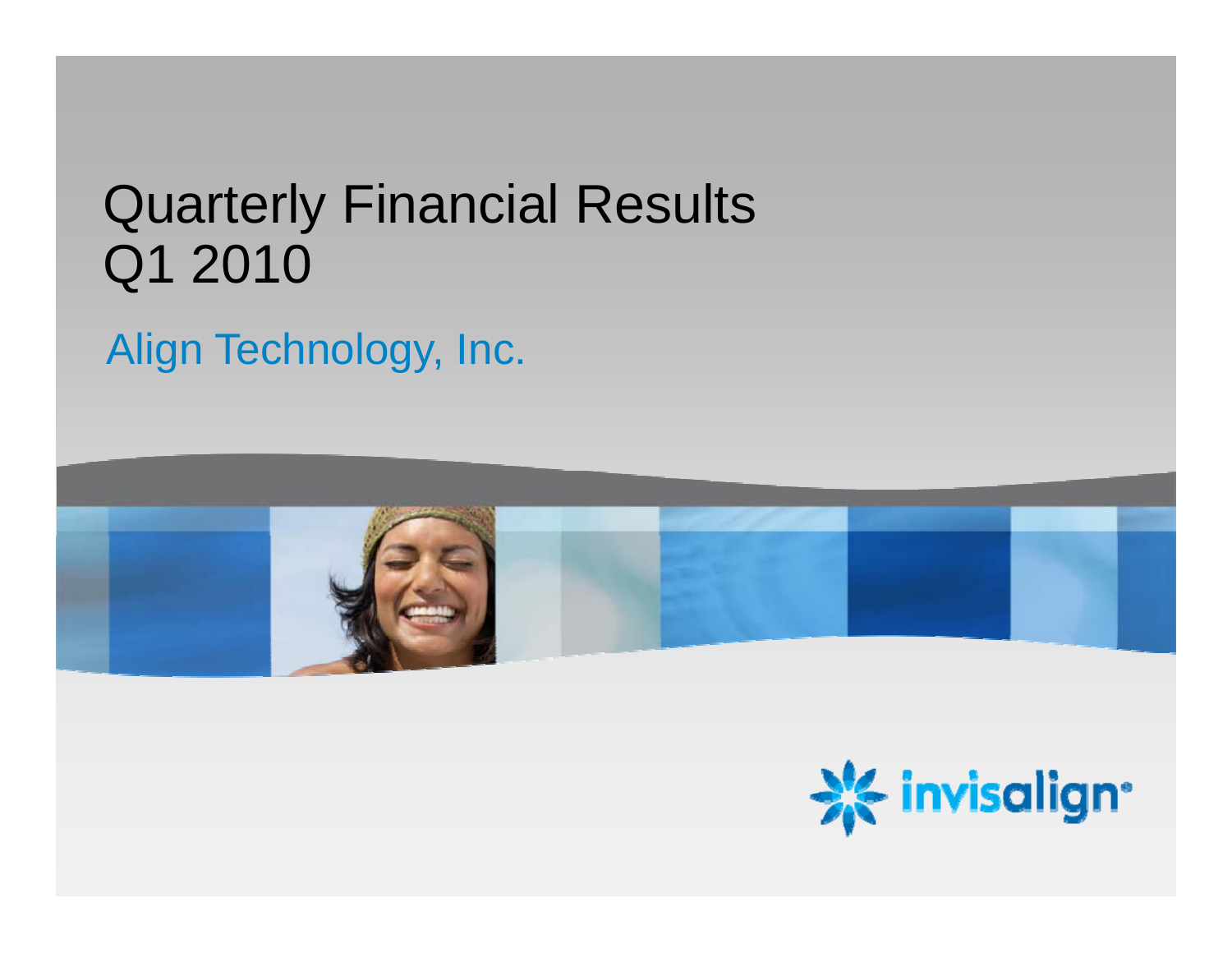#### Align Technology Q1 FY2010 Conference Call

- Speakers:
	- Tom Prescott, president and CEO
	- Ken Arola, vice president of finance and CFO
- Moderator:
	- Shirley Stacy, senior director of investor relations
- $\bullet\,$  Replay and Web cast Archive
	- Telephone replay will be available through 5:30pm ET May 5, 2010
		- Domestic callers: 877-660-6853
		- International callers: 201-612-7415
		- Account # 292 and conference # 348442
	- Audio web cast archive will be available at http://investor.aligntech.com for approximately 12 months

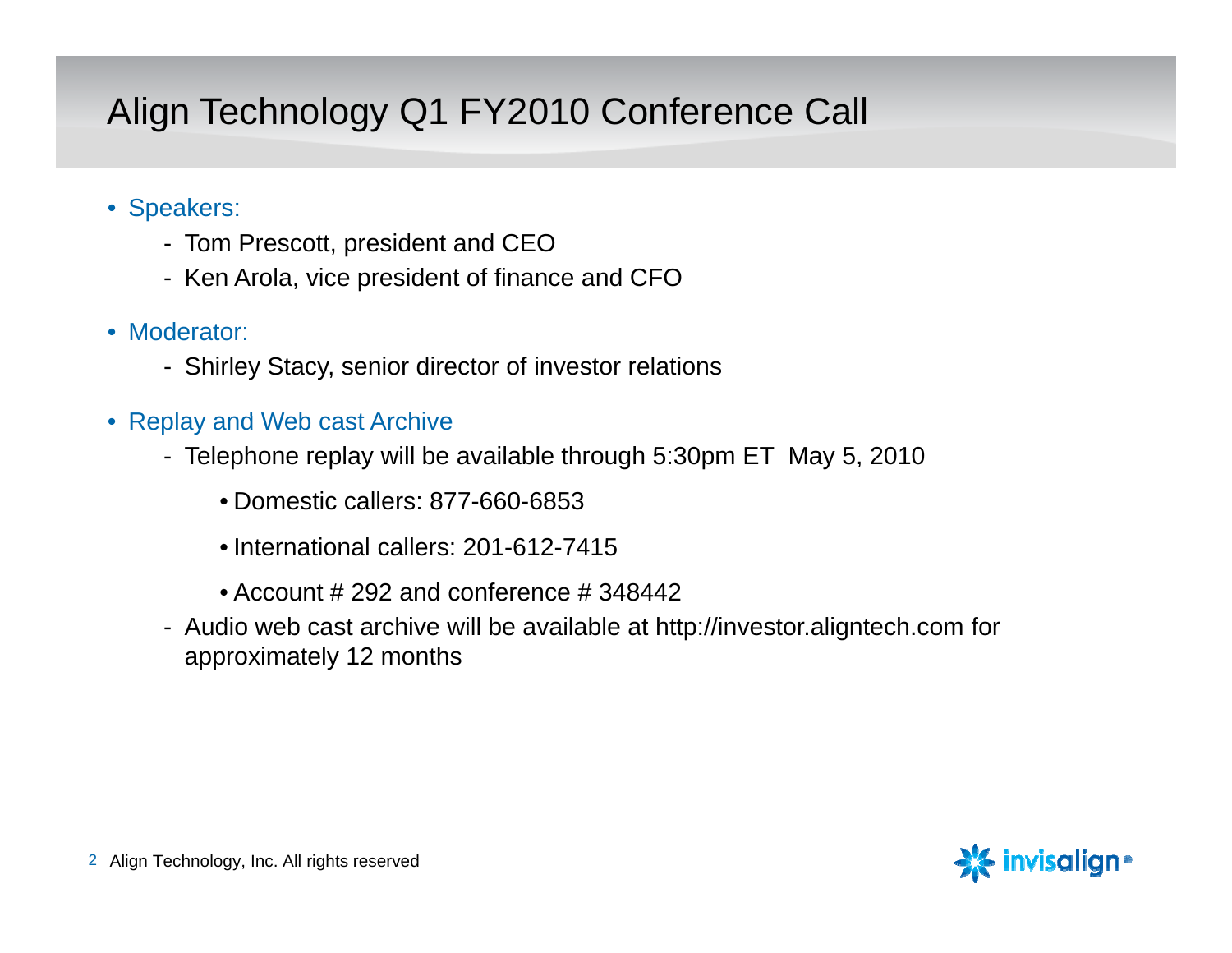#### Safe Harbor and Forward Looking Statement

This presentation, including the tables following, contains forward-looking statements, including statements regarding, certain business metrics for the second quarter of 2010, including anticipated revenue, gross margin, operating expense, operating income, earnings per share, case shipments and cash. Forwardlooking statements contained in this news release and the tables below relating to expectations about future events or results are based upon information available to Align as of the date hereof. Readers are cautioned that these forward-looking statements are only predictions and are subject to risks, uncertainties and assumptions that are difficult to predict. As a result, actual results may differ materially and adversely from those expressed in any forward-looking statement. Factors that might cause such a difference include, but are not limited to, difficulties predicting customer and consumer purchasing behavior, the willingness and ability of our customers to maintain and/or increase utilization in sufficient numbers, the possibility that the development and release of new products does not proceed in accordance with the anticipated timeline, the possibility that the market for the sale of these new products may not develop as expected, the risks relating to Align's ability to sustain or increase profitability or revenue growth in future periods while controlling expenses, continued customer demand for Invisalign and new products, changes in consumer spending habits as a result of, among other things, prevailing economic conditions, levels of employment, salaries and wages and consumer confidence, the timing of case submissions from our doctors within a quarter, acceptance of Invisalign by consumers and dental professionals, foreign operational, political and other risks relating to Align's international manufacturing operations, Align's ability to protect its intellectual property rights, competition from manufacturers of traditional braces and new competitors, Align's ability to develop and successfully introduce new products and product enhancements, and the loss of key personnel. These and other risks are detailed from time to time in Align's periodic reports filed with the Securities and Exchange Commission, including, but not limited to, its Annual Report on Form 10-K for the fiscal year ended December 31, 2009, which was filed with the Securities and Exchange Commission on February 26, 2010. Align undertakes no obligation to revise or update publicly any forward-looking statements for any reason.

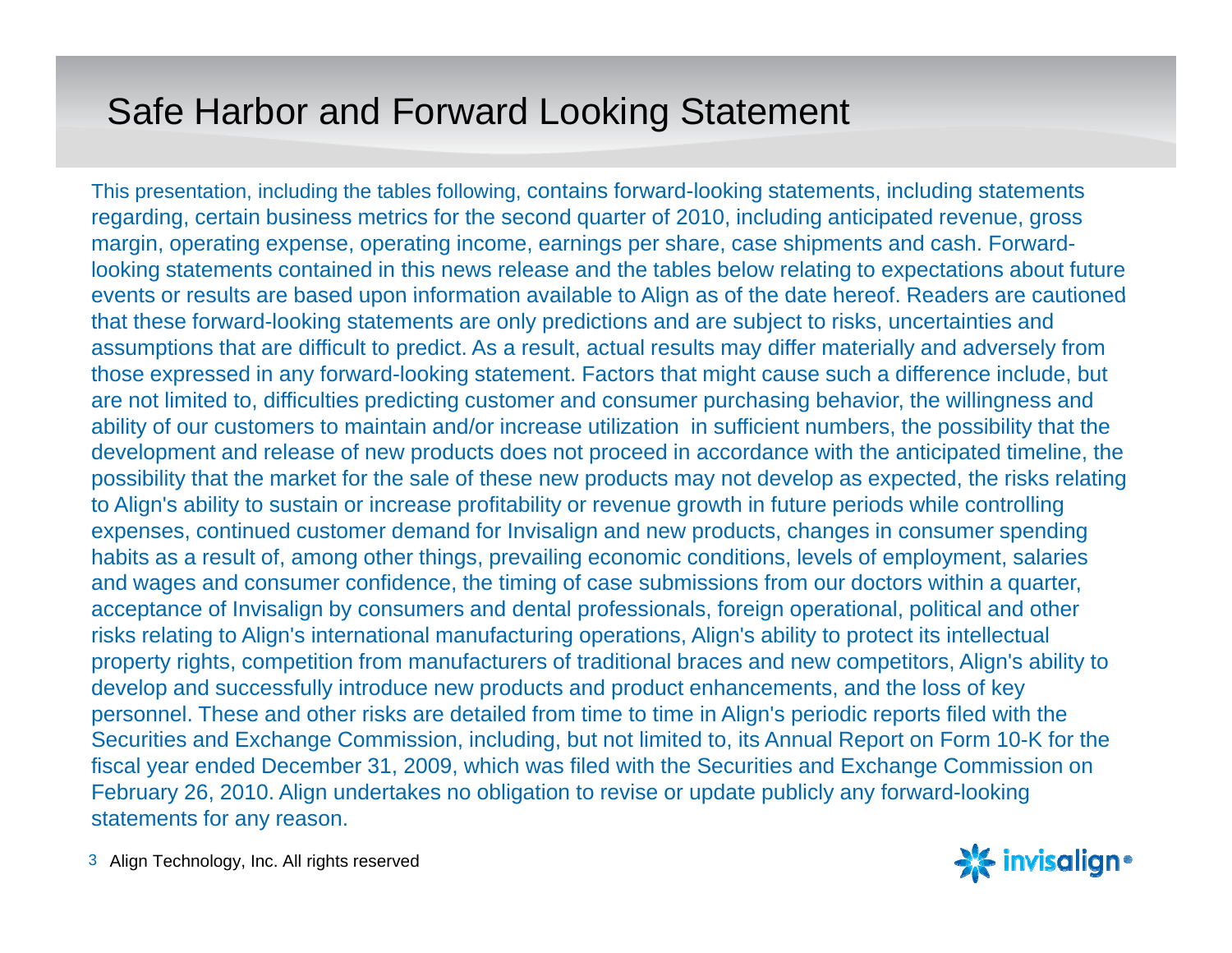# Q1 FY2010 Overview

# Tom Prescott President and CEO

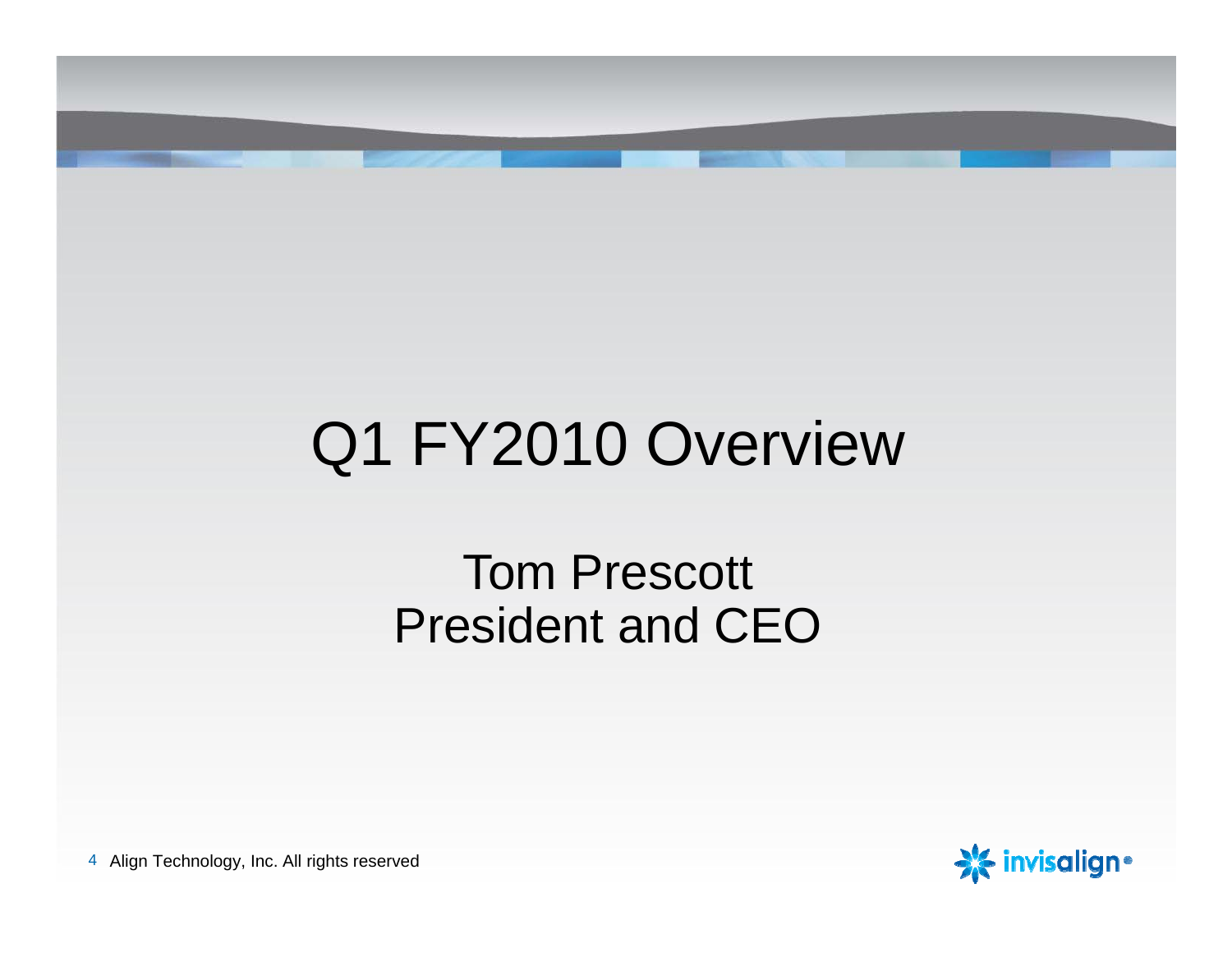# Q1 FY2010 Financial Highlights

- Record revenues of \$90.1 million
	- +4 0% Q/Q +28 5% Y/Y +4.0% Q/Q, +28.5%
- Record case shipments of 63,610
	- +4.2% Q/Q, +27.1% Y/Y
- Non-GAAP gross margin of 78.3%
- Non-GAAP operating margin of 23.9%
- Non-GAAP net profit of \$15.5 million or \$0.20 per share

*A reconciliation of GAAP to Non-GAAP can be found at http://investor.aligntech.com under Financial Information > Quarterly Results for each respective quarter.*

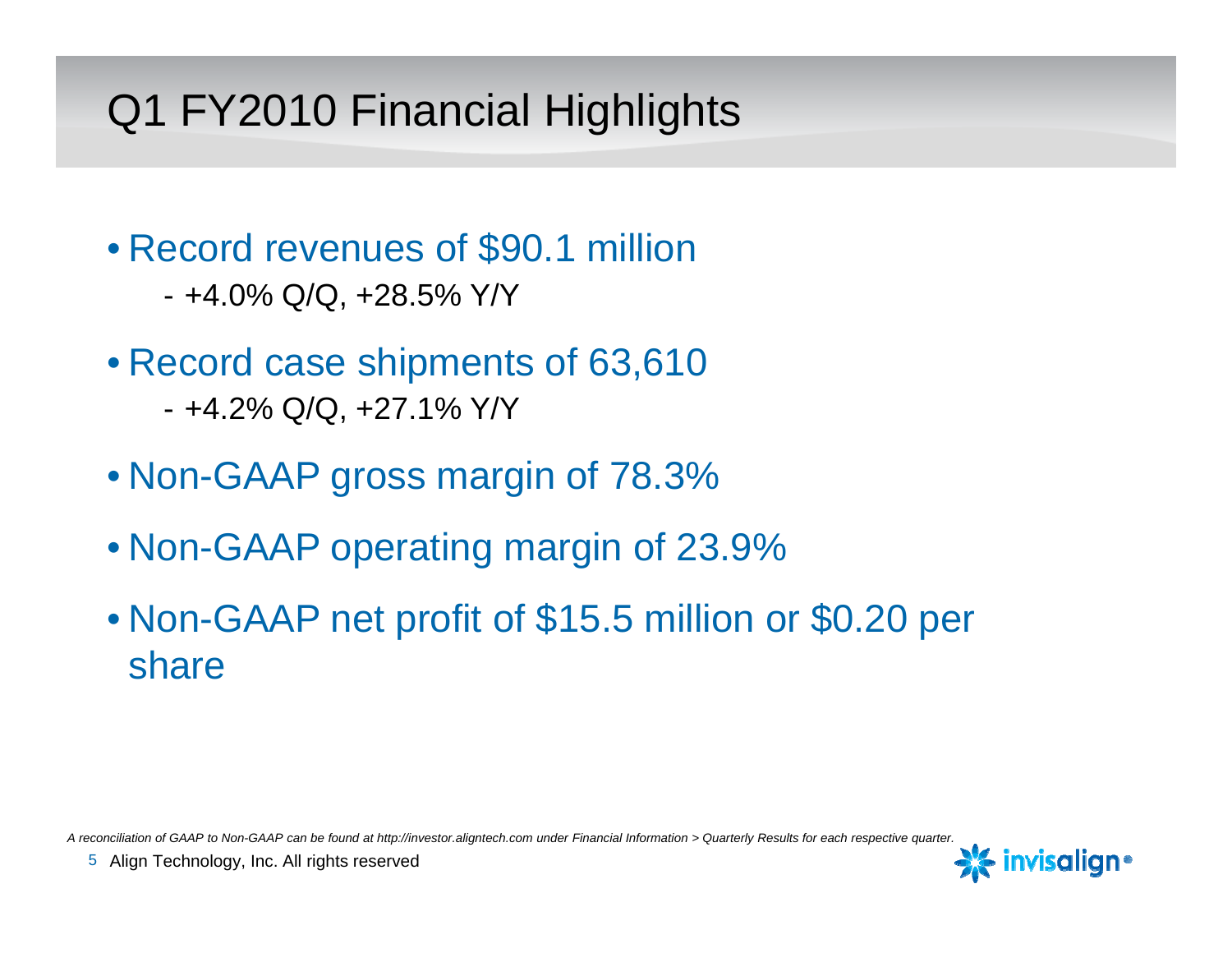# Invisalign Adoption Metrics

#### *Doctor Training*

#### • Q1 10 Invisalign-trained doctors 1,500

- 915 new doctors worldwide
- 390 in North America, 525 International
- Q1 10 Active Invisalign doctors  $\overline{\phantom{0}}$  500  $\overline{\phantom{0}}$   $_{\sf NA}$ 
	- 23,510 active doctors in North America who submitted at least 1 case and completed 1 CE hour in 2009 or reactivated their status in Q1.
- As expected, fewer doctors attended CE1 due to their evolving understanding of the Proficiency Program and the commitment required to ramp activity and effort in their practice to meet those requirements.

**Quarterly Doctors Trained Worldwide** 



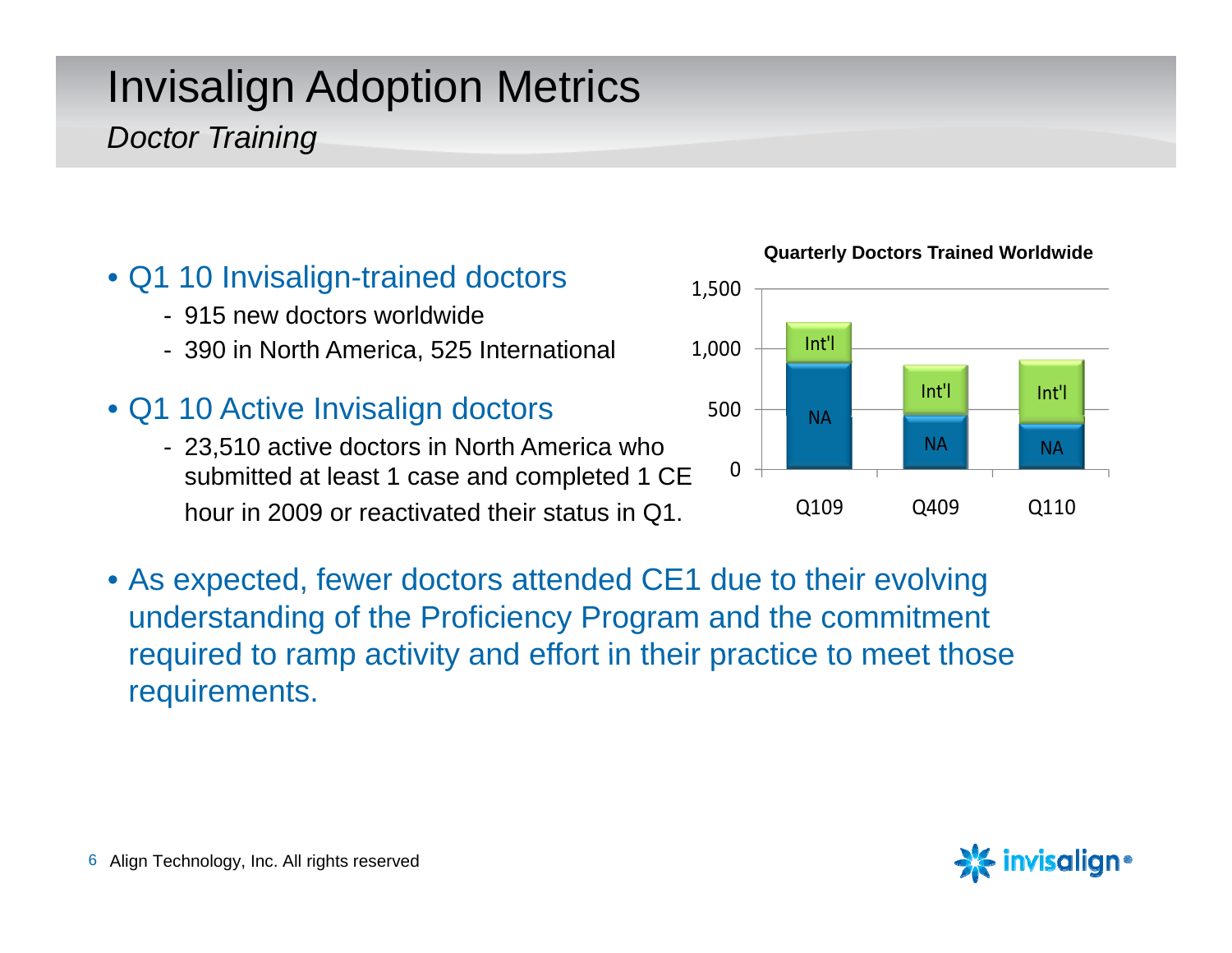# Invisalign Adoption Metrics

*Doctor Utilization or "Same Practice Sales"*

- Q1 10 total utilization increased Q/Q and Y/Y to 3.5 cases per doctor
- International Doctors
	- Decreased 2.7% Q/Q and increased14.3% Y/Y
	- Q/Q decrease in line with expected seasonality in Europe
	- Y/Y increase reflects continued strong adoption and growth outside North America.
- North American Orthodontists,我们也不会有什么?""我们,我们也不会有什么?""我们,我们也不会有什么?""我们,我们也不会有什么?""我们,我们也不会有什么?""我们,我们也不会有什么?
	- Increased 11.5% Q/Q and 20.0% Y/Y to a record 5.5 cases per Ortho
	- Strong quarter driven by higher volume doctors.  $2$

#### • North American GP Dentists

- Increased 4.8% Q/Q and 19.5% Y/Y driven by havin g fewer low volume submitters in total. g NAOrthos Int'l NAGPs
- Q1 softer overall with volumes up slightly Q/Q.

| <b>Utilization Rates</b> | Q1 09 | Q4 09 | Q1 10 |
|--------------------------|-------|-------|-------|
| NA Ortho                 | 4.6   | 5.0   | 5.5   |
| NA GPs                   | 2.2   | 2.5   | 2.6   |
| International            | 3.2   | 3.8   | 3.7   |
| Total                    | 2.9   | 3.3   | 3.5   |





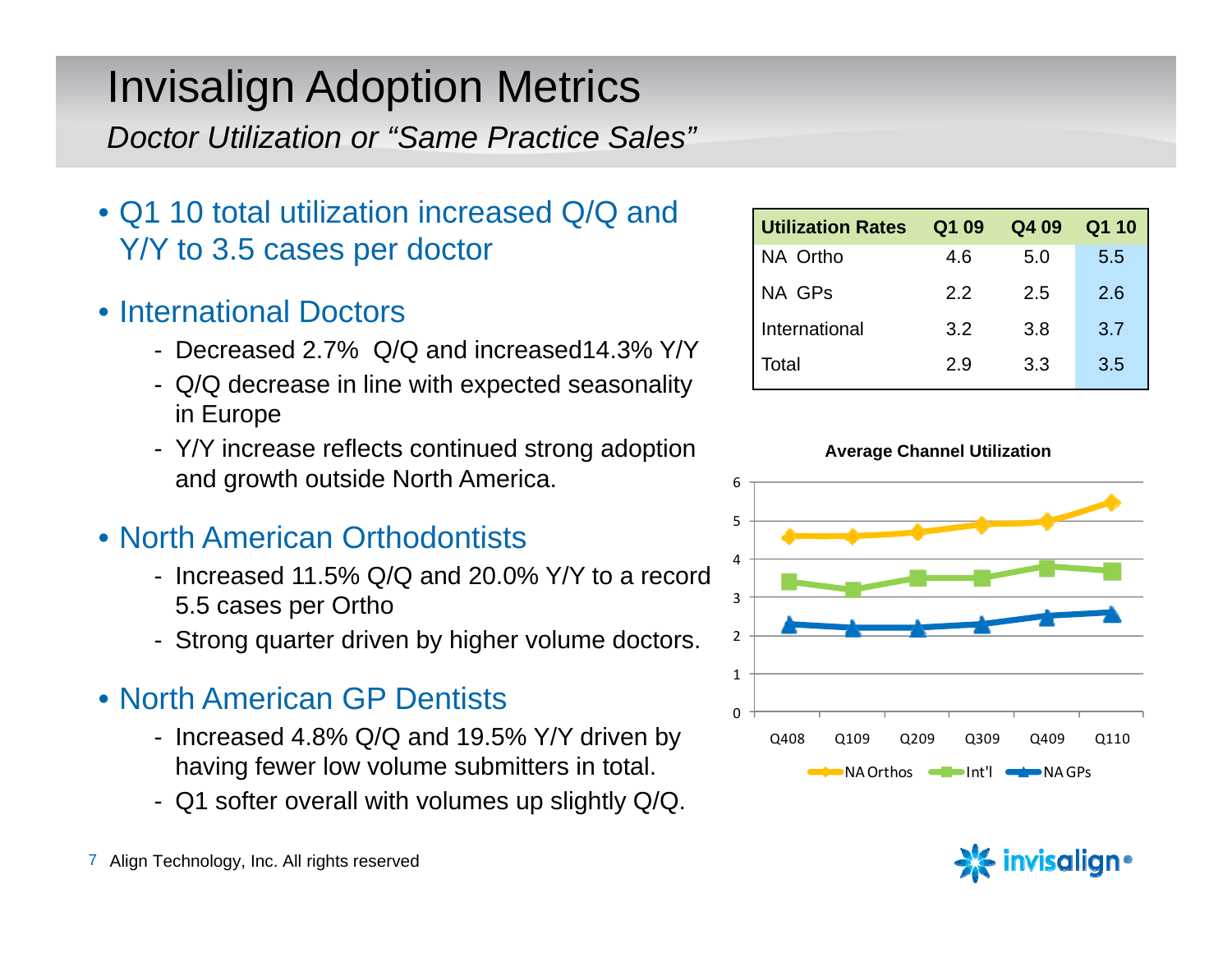#### Invisalign Proficiency Program Announcement

Our goal is to help ensure that every practice that works with Invisalign can achieve great outcomes and that every patient in Invisalign treatment gets the wonderful smile they want.

#### • Proficiency Program – April 22, 2010 Announcement

- Eliminating the annual case start requirement
- Maintaining the annual CE requirement
- Continuing to promote Invisalign Preferred Providers

#### • Listening to our Customers

- Extensive ongoing dialogue with dental associations like the ADA and the AAO, state dental organizations, academic and clinical leaders, and many individual customers.
- Frustration and unhappiness from elements of the proficiency program continued
- We did not anticipate the widespread concerns and questions that it created across the dental industry.
- Many doctors and associations agree with our objectives, but believe the annual case requirement interferes with the way they practice dentistry.
- Continue to focus on Invisalign training and continuing education, product innovation and improvement, and programs that direct consumers to experienced providers.

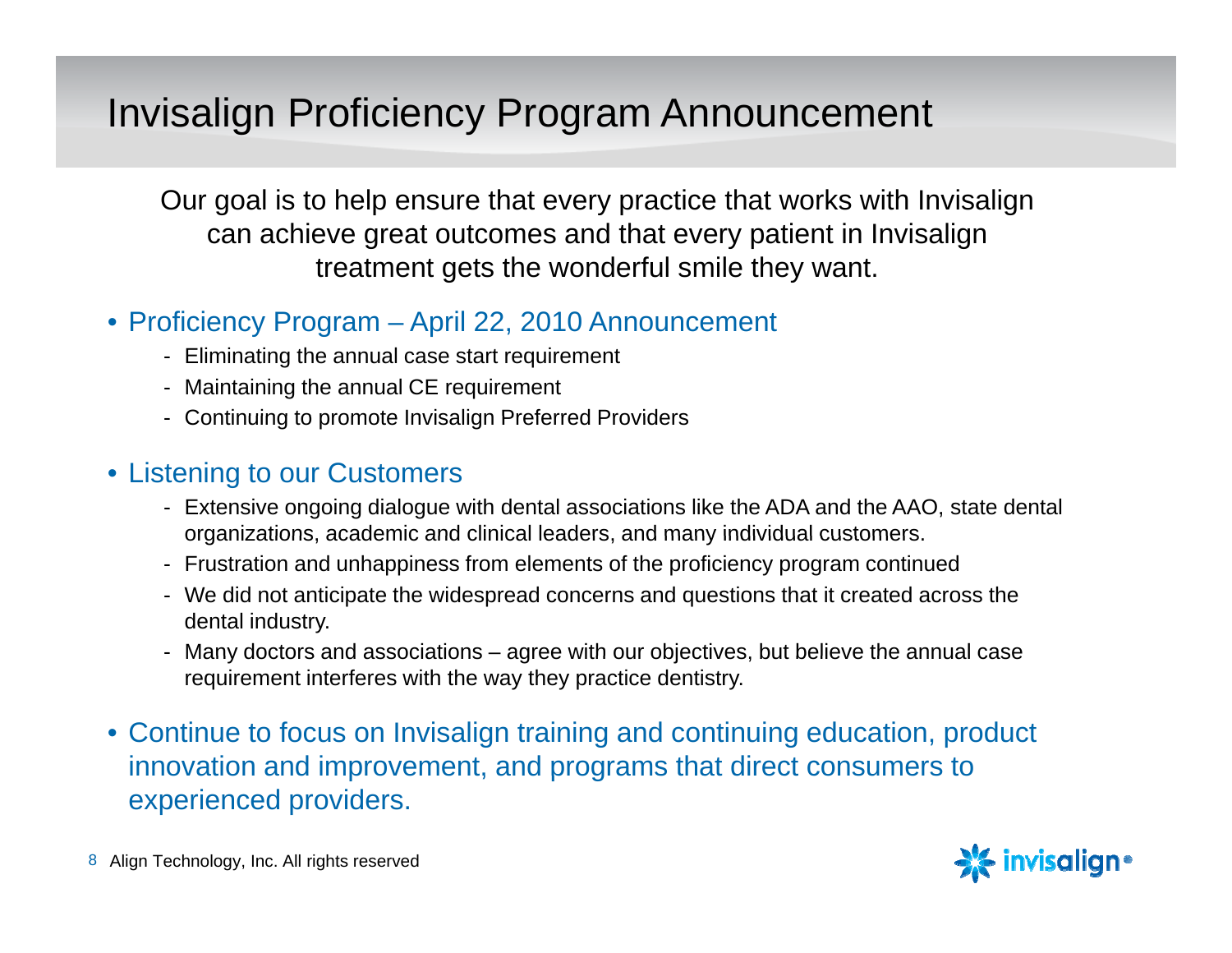#### Strategy to Drive Adoption of Invisalign

- Accelerate product/technology innovation and extend clinical effectiveness
- Enhance the customer experience
- Increase effectiveness of consumer demand creation and extend the Invisalign brand
- Drive International growth, principally in Europe while we're opening up additional new markets around the world

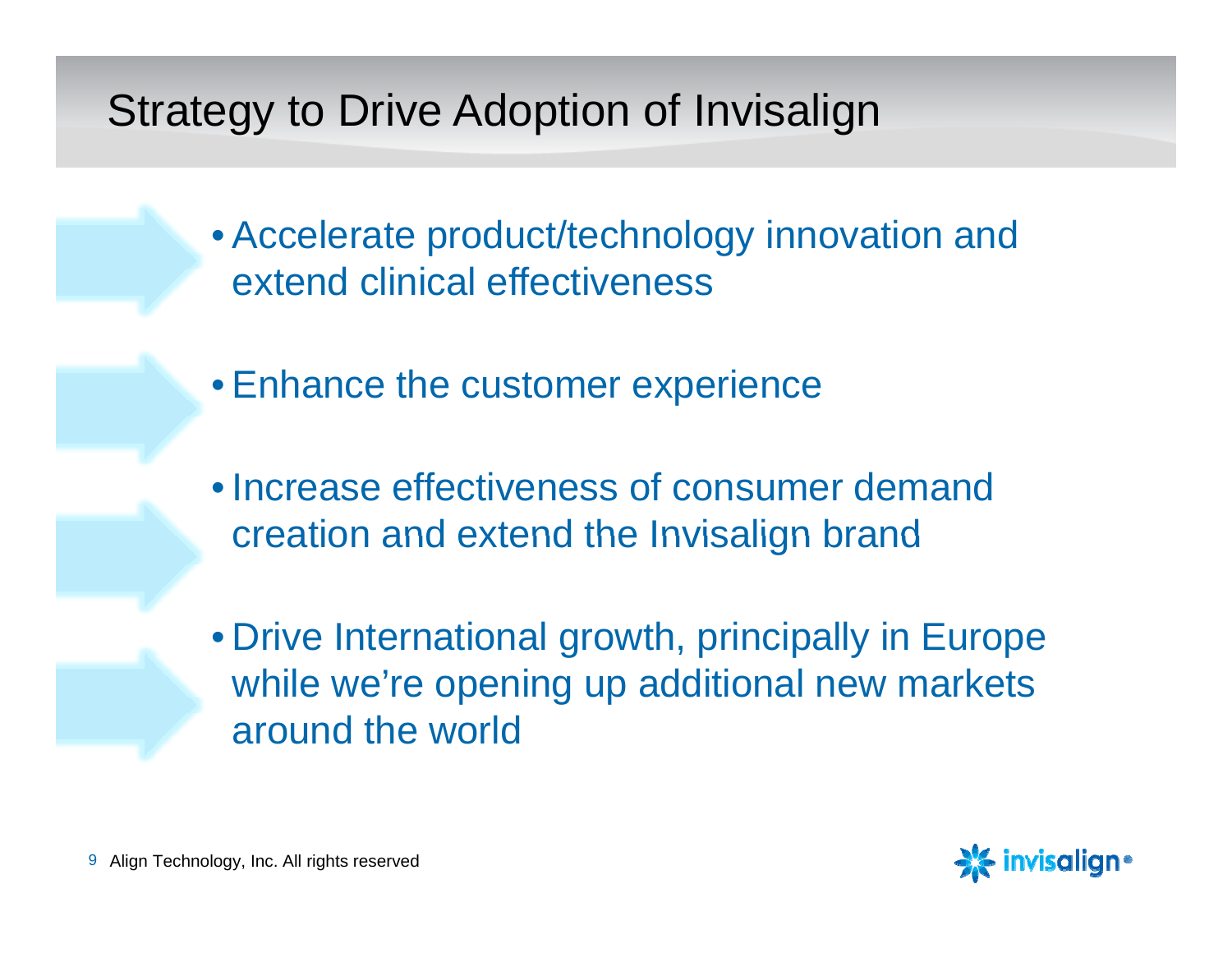# Invisalign Teen

#### *Q1 10 Progress*

- Q1 10 Invisalign Teen Case Volume
	- 7,400 cases shipped, or 11.6% of worldwide volume
	- Decreased 9.9% Q/Q and increased 89.2% Y/Y
	- Mix shift from Invisalign Teen to Invisalign Full caused by a change made to the Teen promotion

#### • Invisalign Teen promotion

- Launched in July 2008 with objective to encourage early trail and re-order ( $4<sup>th</sup>$  & 12<sup>th</sup> Invisalign Teen cases free)
- Promo worked, but many doctors also used it for adults, as discussed on prior calls
- Q1 changed the promo to limit the patient age and capped the number of free cases to one per year
- 4<sup>th</sup> Invisalign Teen case is free if patient is 19 or younger
- Based on demographic data we track, actual teenage patients using Invisalign +3% Q/Q and +29% Y/Y despite this being <sup>a</sup> slower quarter for teenage starts





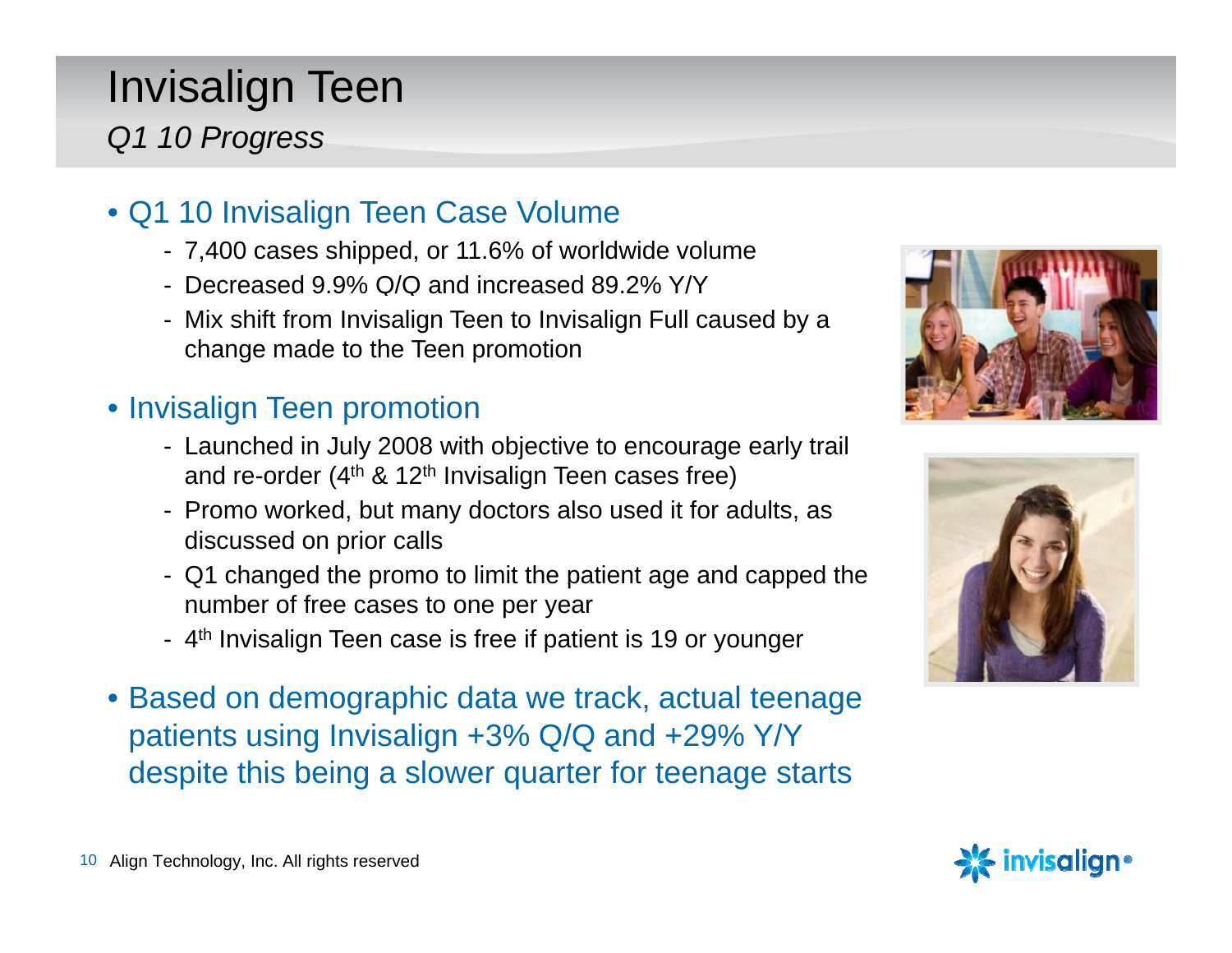#### Invisalign Assist *Q1 10 Progress*

- Q1 10 Invisalign Assist Case Volume
	- 3,300 cases shipped or 5.2% of worldwide volume
	- Increased 19% Q/Q and increased 262.9% Y/Y
- Invisalign Assist continues to gain traction with newer customers as a result of our clinical education focus, as well as with customers needing a little more assistance and those using Assist to achieve their Proficiency goals



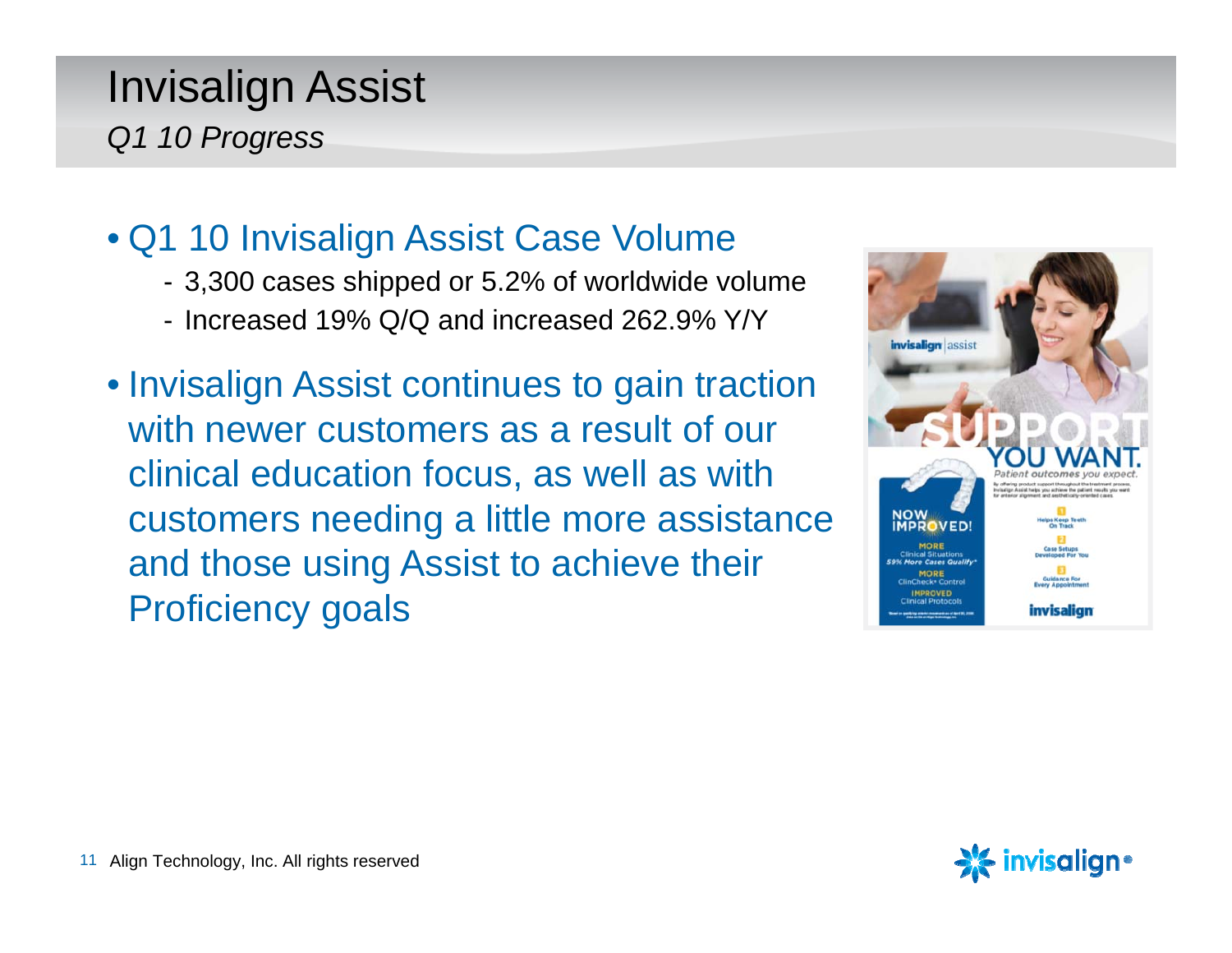## Consumer Demand Creation

*Q1 10 Program Highlights*

Our goal is to leverage our integrated consumer marketing platform to multiply the quantity and quality of Invisalign impressions in the marketplace, especially with teens.

- Conventional Media
	- Invested more in advertising this quarter than in Q109, including a full quarter of advertising for Invisalign Teen on national TV networks such as the CW, Lifetime, MTV, and USA.
- Public Relations
	- Kicked off an aggressive and exciting campaign for 2010
	- Invisalign Teen was featured on morning shows and evening news programs in 26 cities and over 100 media markets across the country.
- Event Marketing
	- Sponsorship of the National Cheerleading Association national championship
- Social Networking and Digital Media
	- Very effective forum for what we have termed "myth busting," for myths like "Invisalign is only for simple cases" or "Invisalign won't work for me."







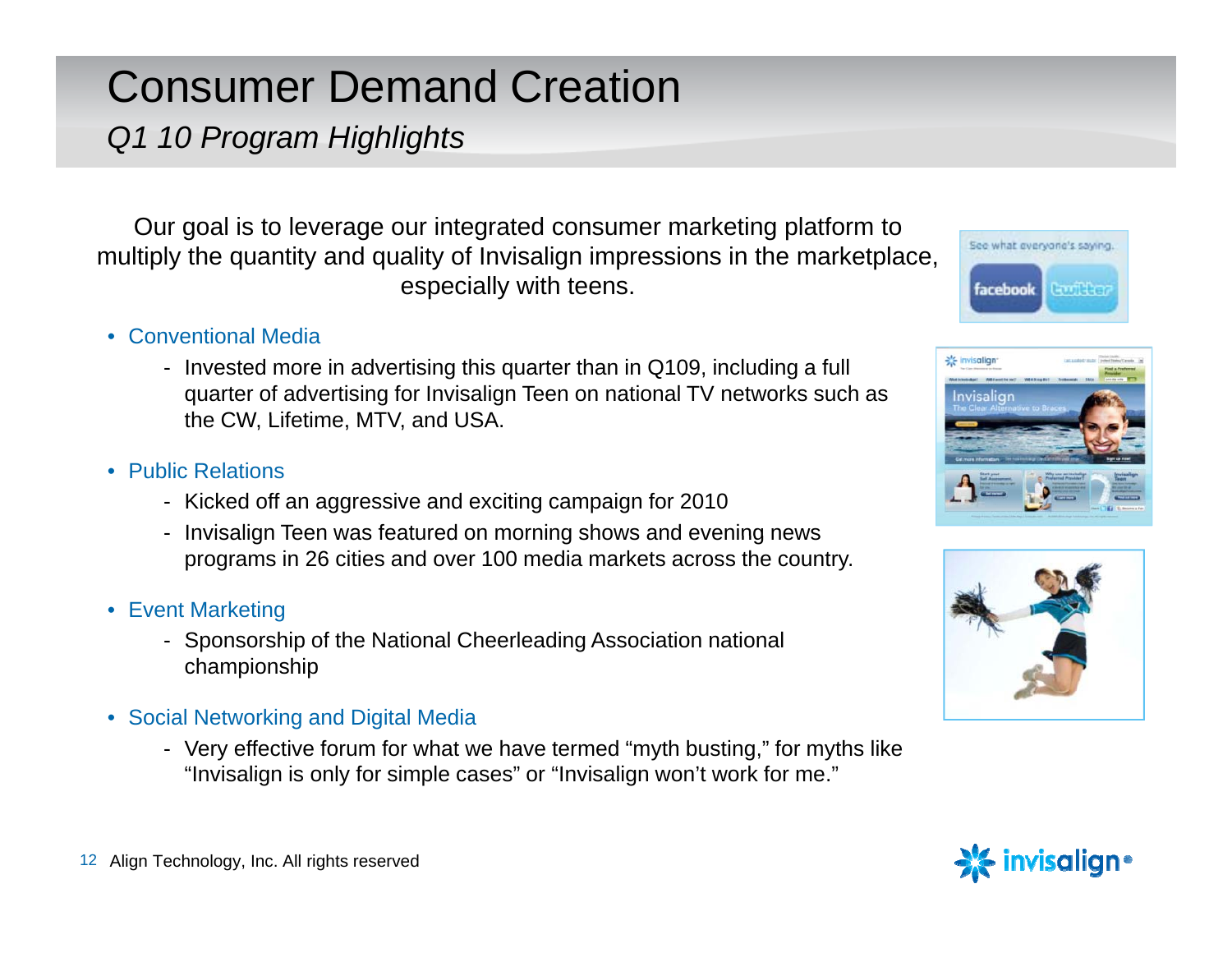# Q1 10 International Update



- Revenue of \$20.0M, -5.8% Q/Q and +40.4% Y/Y to 22.2%
- Q1 cases 12,970, -4.3% Q/Q and +31.9% Y/Y to 20.4%
- Q1 results reflect rapid volume growth in Asia Pacific and good performance in core Europe despite seasonality
- Launched Invisalign Lite and a major release of new and improved product features rolled out previously in North America in October
	- Invisalign Lite replaces Invisalign Express and offers doctors a new option for less complex orthodontic cases, such as short-term aesthetic cases, relapsed cases and pre-restorative treatments, usin g a limited number of aligners at a more affordable cost
	- New and improved features and functionality across all Invisalign products designed for enhanced clinical predictability such as: Optimized Attachments, Power Ridges, Velocity Optimization, and IPR

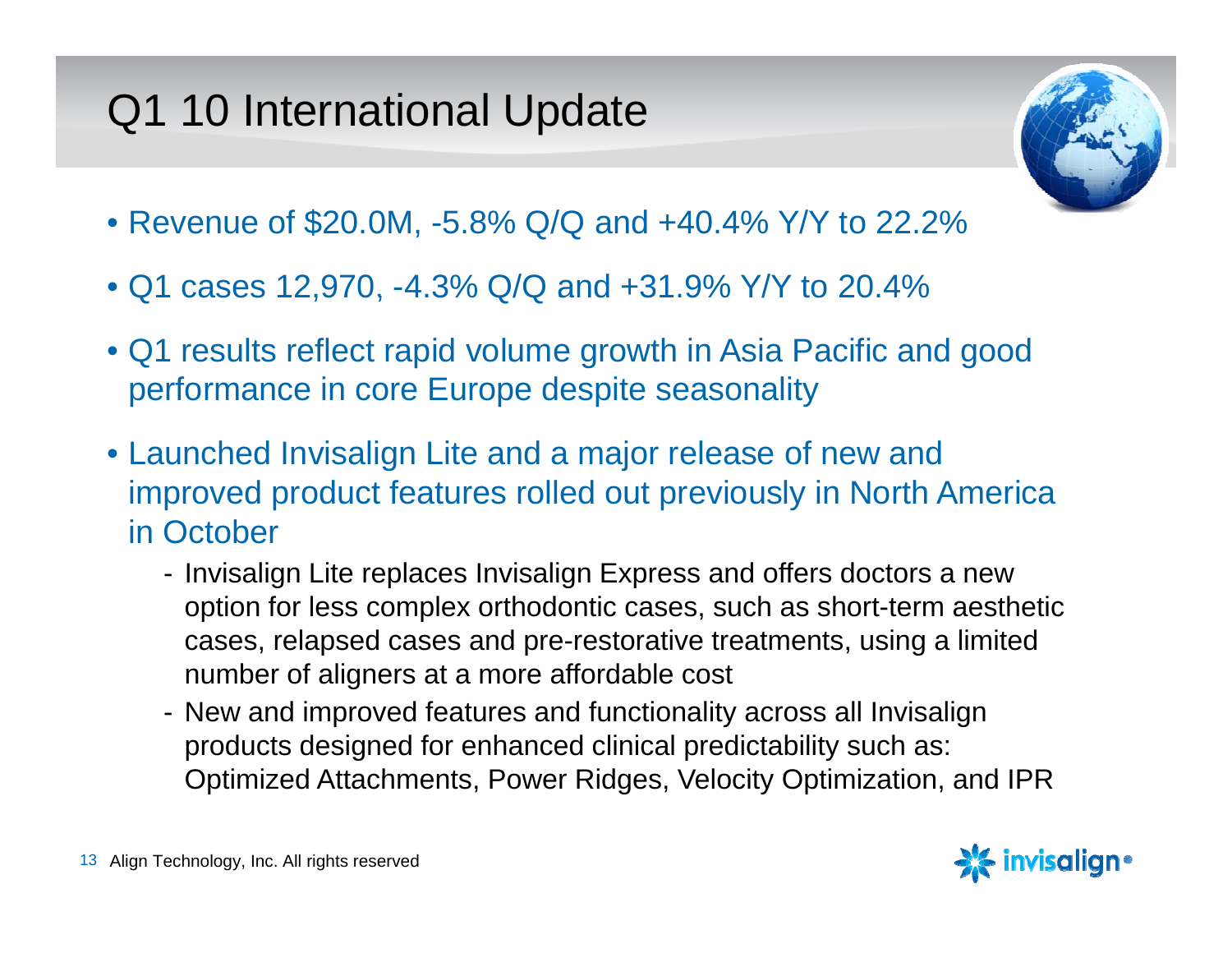

# Q1 FY2010 Financial Review

# Ken ArolaVice President, Finance and CFO

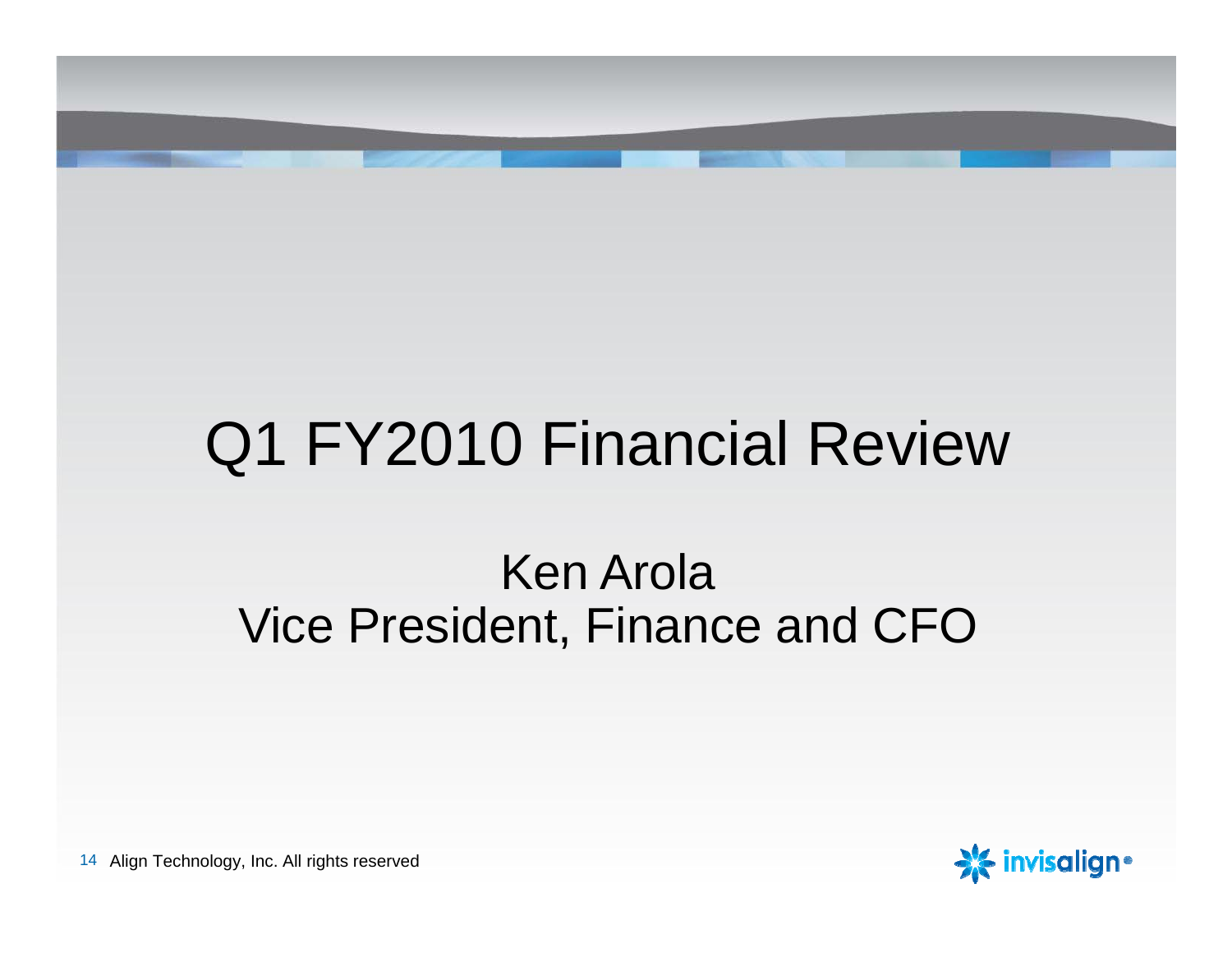#### Q1 FY2010 Trended Financials





**80%**





*\* Non-GAAP*

*A reconciliation of GAAP to Non-GAAP can be found at http://investor.aligntech.com under Financial Information > Quarterly Results for each respective quarter.*

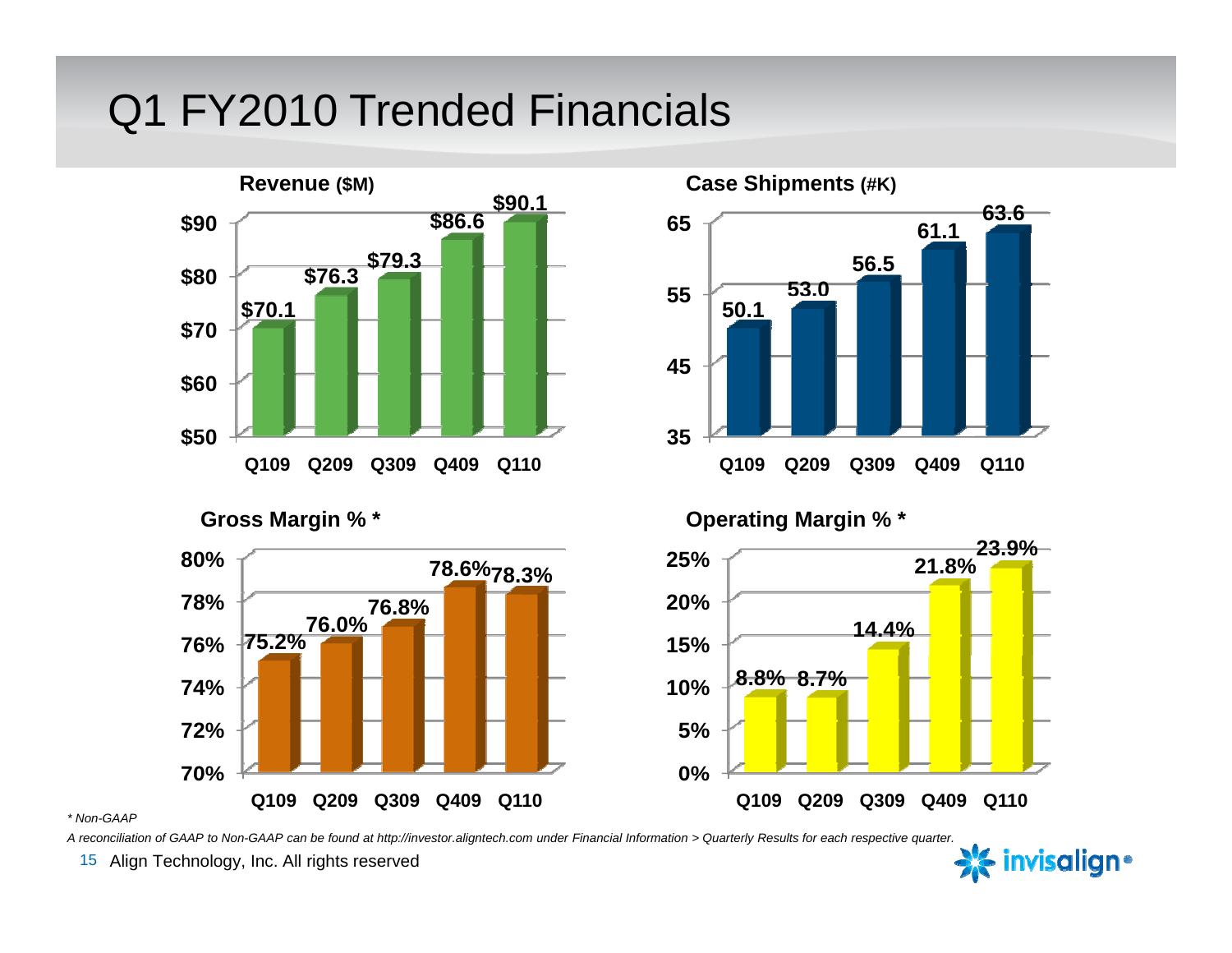#### Q1 FY2010 Revenue and Cases by Channel



## N.A. Ortho: 35%N.A. GP: 45%• +3% Q/Q • +22% Y/YGPORTHO INT'LInt'l: 20%• -4% Q/Q • +32% Y/Y

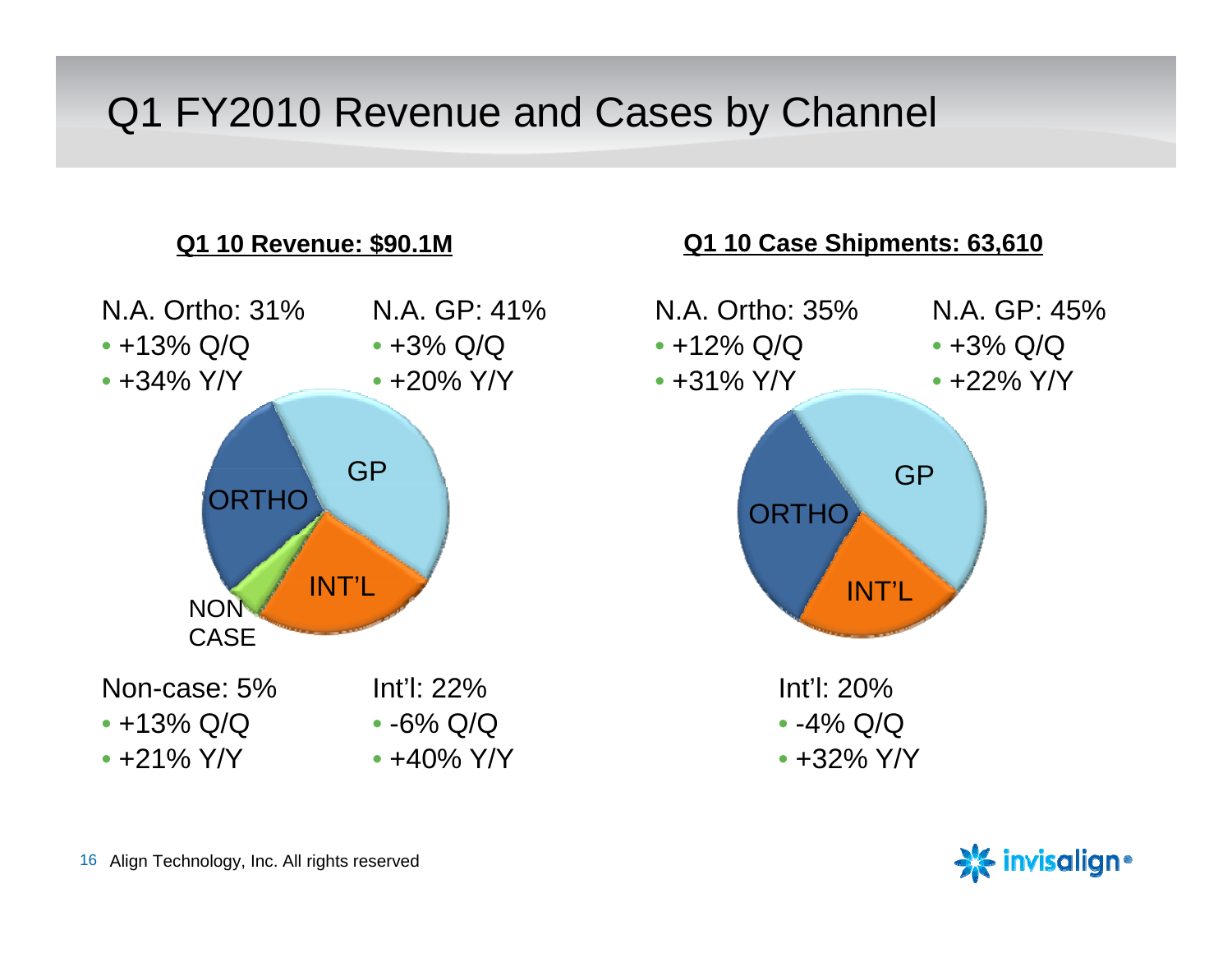## Q1 FY2010 Income Statement Highlights

|                              | Q1 10   | Q4 09   | Sequential<br>Change | Q1 09   | Year/Year<br>Change |
|------------------------------|---------|---------|----------------------|---------|---------------------|
| <b>Revenue</b>               | \$90.1M | \$86.6M | 4.0%                 | \$70.1M | 28.5%               |
| <b>Gross Margin</b>          | 77.4%   | 73.7%   | $+3.7\%$ pts         | 75.2%   | $+2.2\%$ pts        |
| <b>Non-GAAP Gross Margin</b> | 78.3%   | 78.6%   | $(0.3\% \, pts)$     | 75.2%   | 3.1% pts            |
| <b>Operating Expenses</b>    | \$49.0M | \$49.2M | $(0.3\%)$            | \$47.4M | 3.4%                |
| <b>Operating Margin</b>      | 23.0%   | 16.9%   | $+6.1\%$ pts         | 7.5%    | $+15.5\%$ pts       |
| <b>GAAP EPS, diluted</b>     | \$0.19  | \$0.15  | \$0.04               | \$0.04  | $+ $0.15$           |
| <b>Non-GAAP Op Exp</b>       | \$49.0M | \$49.2M | $(0.3\%)$            | \$46.5M | 5.4%                |
| <b>Non-GAAP Op Margin</b>    | 23.9%   | 21.8%   | $+2.1\%$ pts         | 8.8%    | $+15.1\%$ pts       |
| <b>Non-GAAP EPS, diluted</b> | \$0.20  | \$0.16  | \$0.04               | \$0.05  | $+ $0.15$           |

*A reconciliation of GAAP to Non-GAAP can be found at http://investor.aligntech.com under Financial Information > Quarterly Results for each respective quarter.*

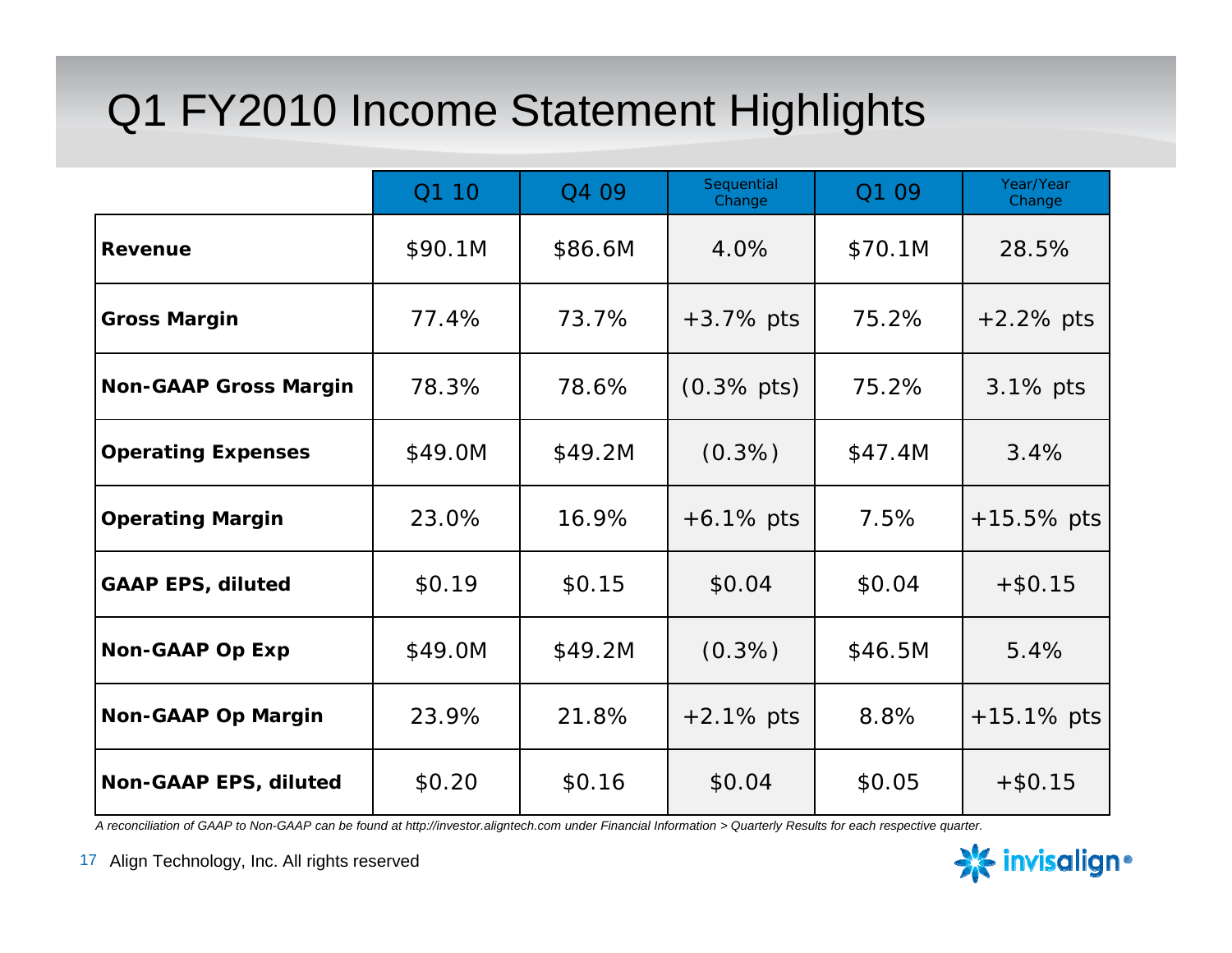#### Q1 FY2010 Trended Financials



#### Q110 Revenue Highlights

- •Grew 4.0% Q/Q, 28.5% Y/Y
- • Q/Q increase reflects higher **\$90.1** case volume, driven primarily<br>by our NA Orthos, partially offset by the typical seasonality in Europe with Q4 being the strongest quarter of the year
	- • Y/Y increase reflects volume growth across all customer channels and higher ASPs resulting from foreign exchange rates as the Euro strengthened against the dollar from the same period last year.
	- Additionally, recall we •implemented a price increase in NA early in Q109 and received a full quarter benefit in 2010

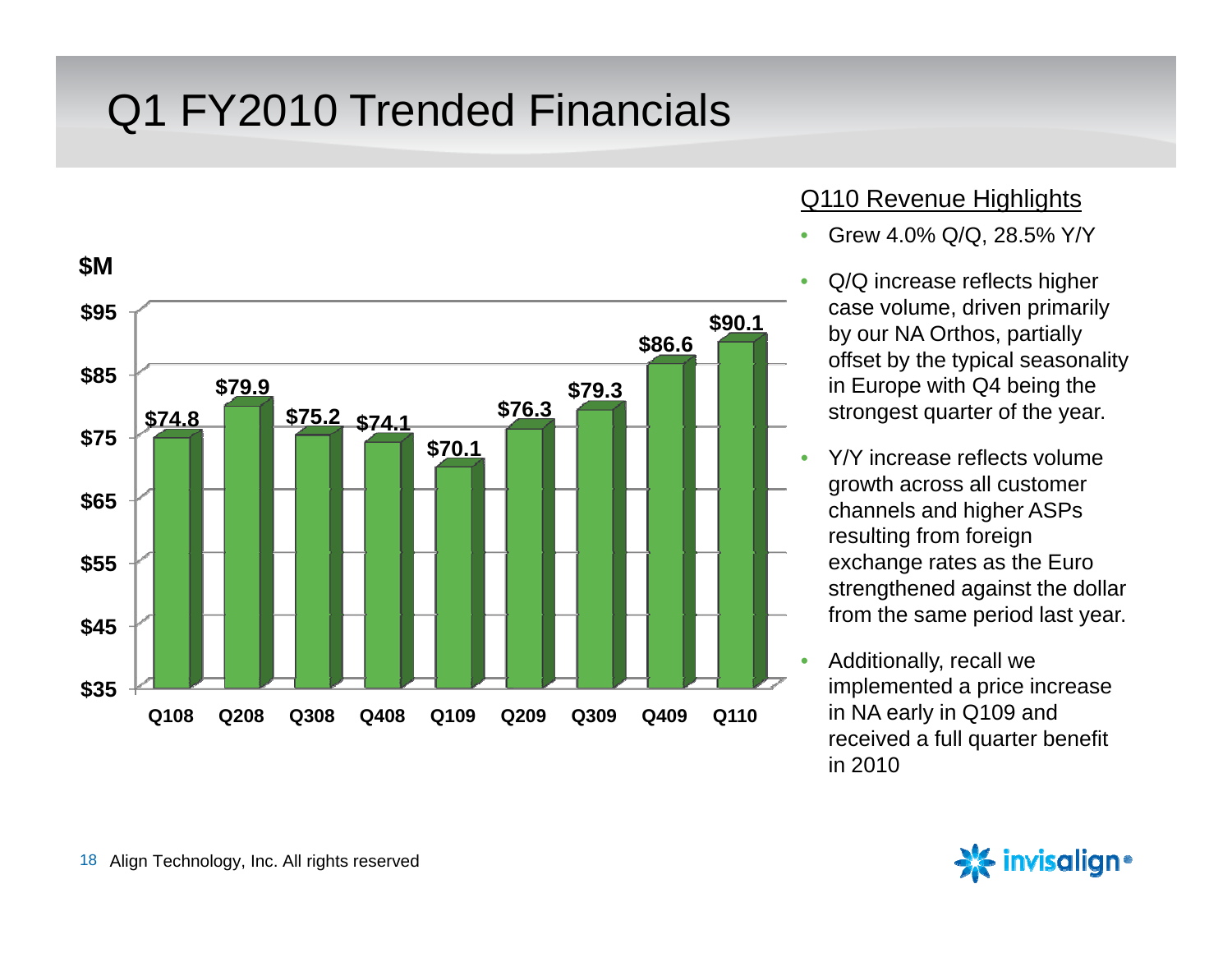#### Gross Margin Trend



#### Q110 Gross Margin\* Highlights

- • Non-GAAP gross margin of 78.3%
	- - 0.3% pts Q/Q
	- $\bullet$ + 3.1% pts Y/Y
- Increase reflects the manufacturing **Example 1 Example 1 Example 1 Example 1 C Example 1 C Example 1 C Example 1 C Example 1 C Example 1 C Example 1 C Example 1 C Example 1 C Example 1 C Example 1 C Example 1** case volumes, somewhat offset by CE training costs of \$630K that have been re-classified from sales
	- Includes stock based compensation expense of \$435k

#### *\* Non-GAAP*

*A reconciliation of GAAP to Non-GAAP can be found at http://investor.aligntech.com under Financial Information > Quarterly Results for each respective quarter.*

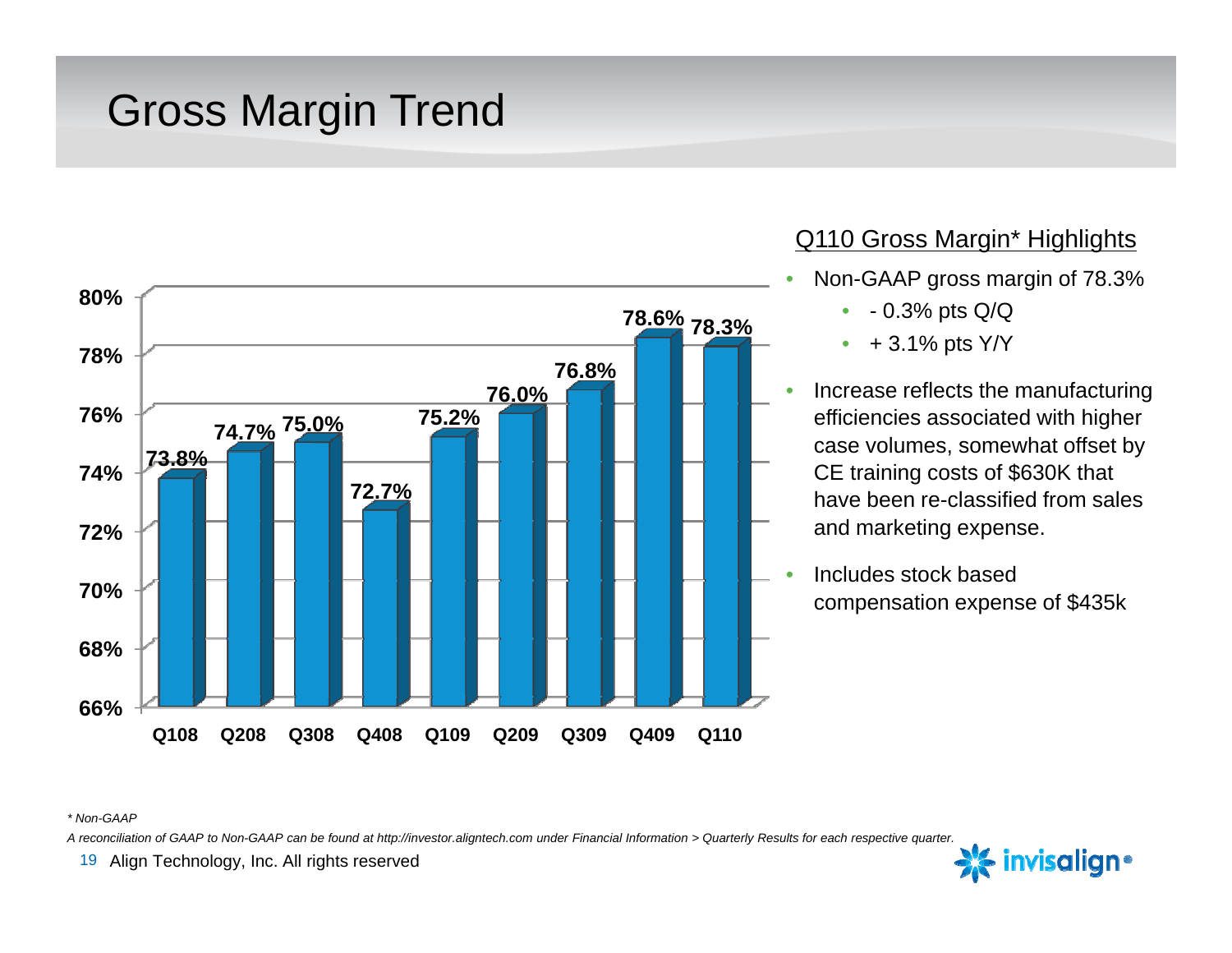# Operating Expenses Trend



- • Non-GAAP operating expenses were \$49.0M
- • Less than original outlook due primarily to the timing of **marketing programs which were** delayed to Q2, as well as the re-class of \$630K of training costs.
- Includes stock-based compensation expense of \$3.0M

*\* Non-GAAP*

*A reconciliation of GAAP to Non-GAAP can be found at http://investor.aligntech.com under Financial Information > Quarterly Results for each respective quarter.*

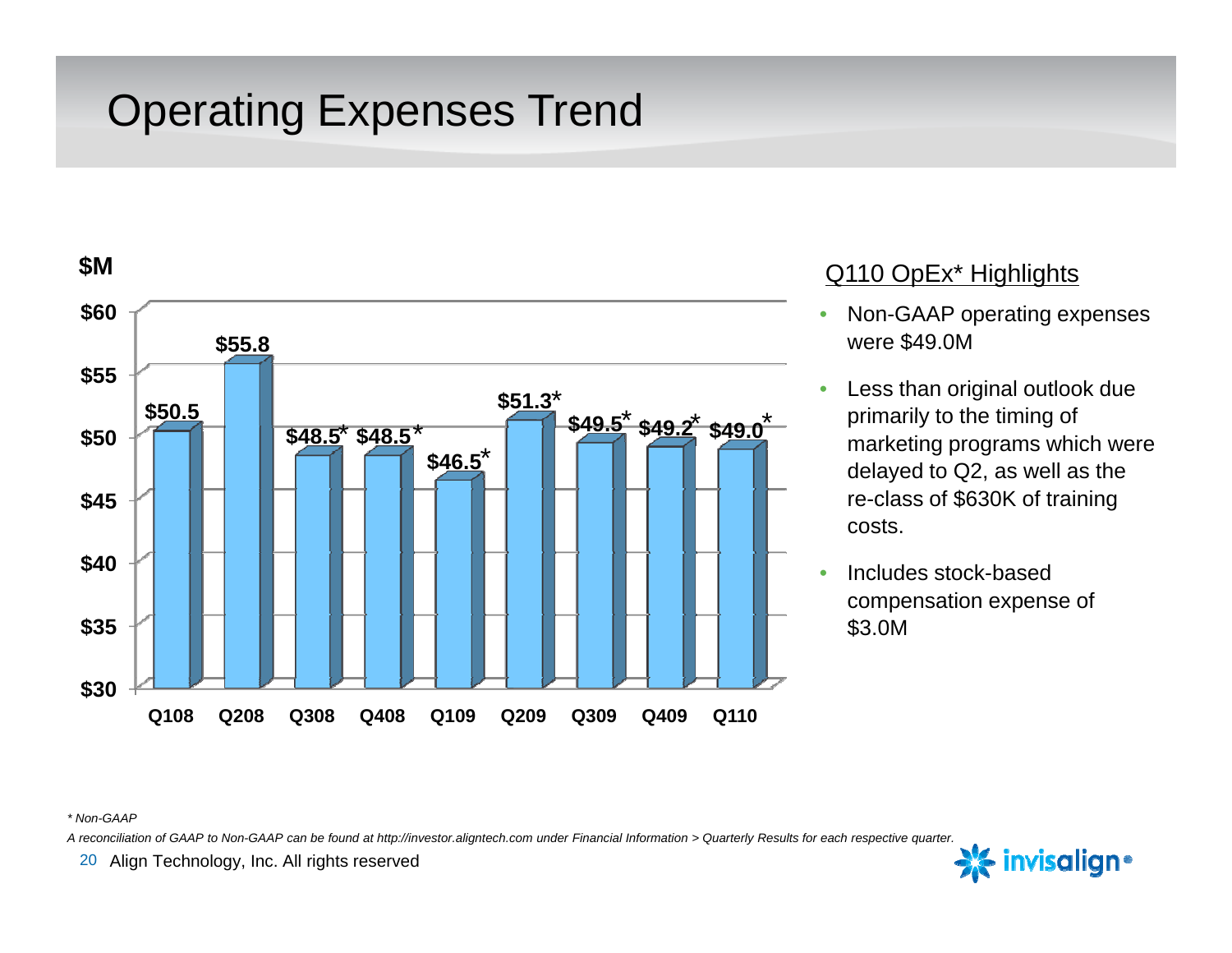## Operating Margin Trend



#### 23.9% Q110 Op Margin\* Highlights

- Non-GAAP Operating Margin 23.9%
	- •+ 2.1% pts. Q/Q
	- •+ 15.1% pts. Y/Y
- Q/Q and Y/Y increase reflects continued leverage in our financial model driven by higher volumes and lower spending

*\* Non-GAAP*

*A reconciliation of GAAP to Non-GAAP can be found at http://investor.aligntech.com under Financial Information > Quarterly Results for each respective quarter.*

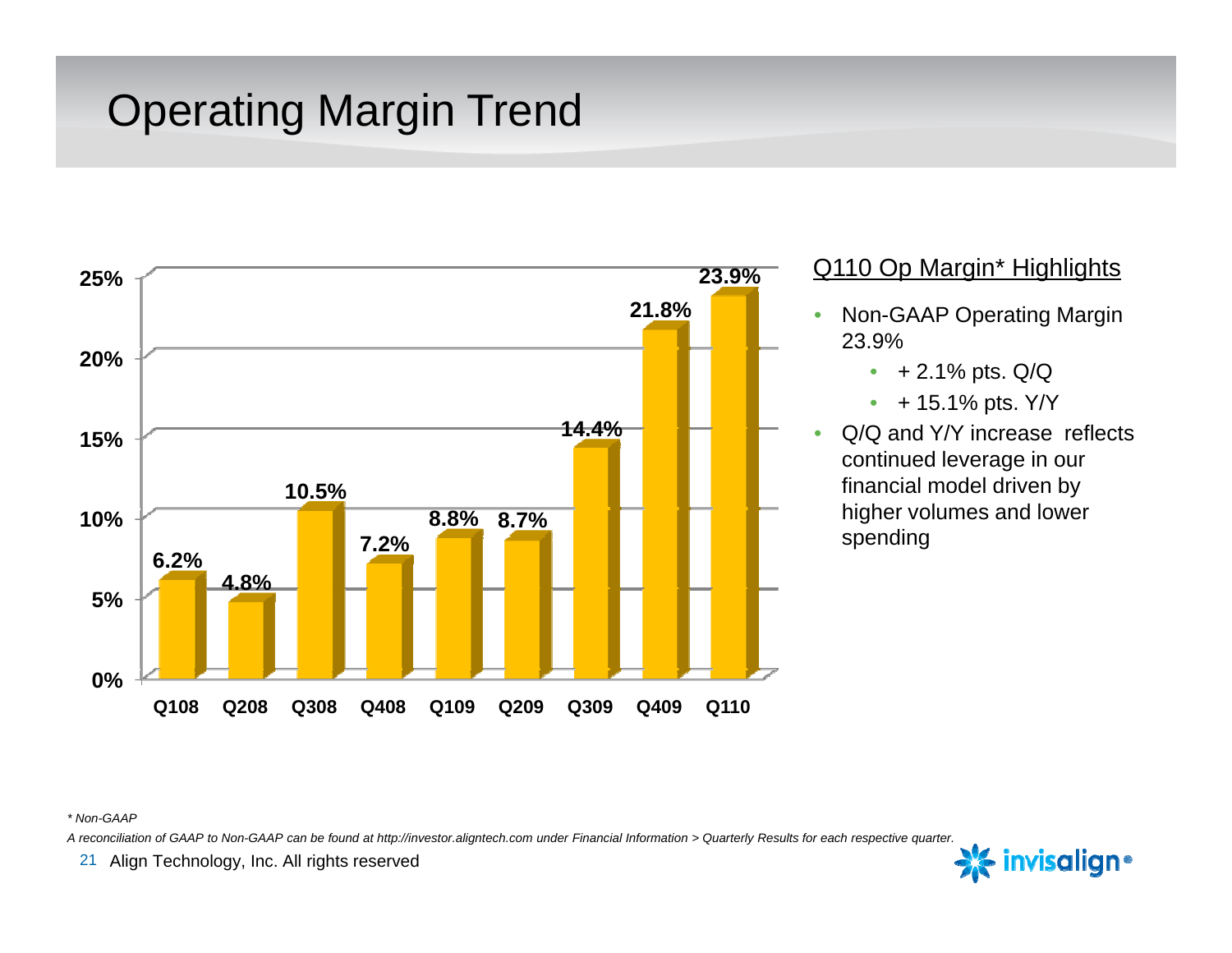#### Balance Sheet Highlights

|                                                                         | Q110     | Q409     | Q109     |
|-------------------------------------------------------------------------|----------|----------|----------|
| Cash, Cash Equivalents,<br>& Short Term Marketable<br><b>Securities</b> | \$205.4M | \$186.5M | \$124.7M |
| Cash Flow from<br>Operations                                            | \$18.7M  | \$34.3M  | \$10.6M  |
| <b>DSOs</b>                                                             | 59 days  | 57 days  | 66 days  |
| Deferred Revenue<br><b>Balance</b>                                      | \$37.0M  | \$32.3M  | \$19.7M  |

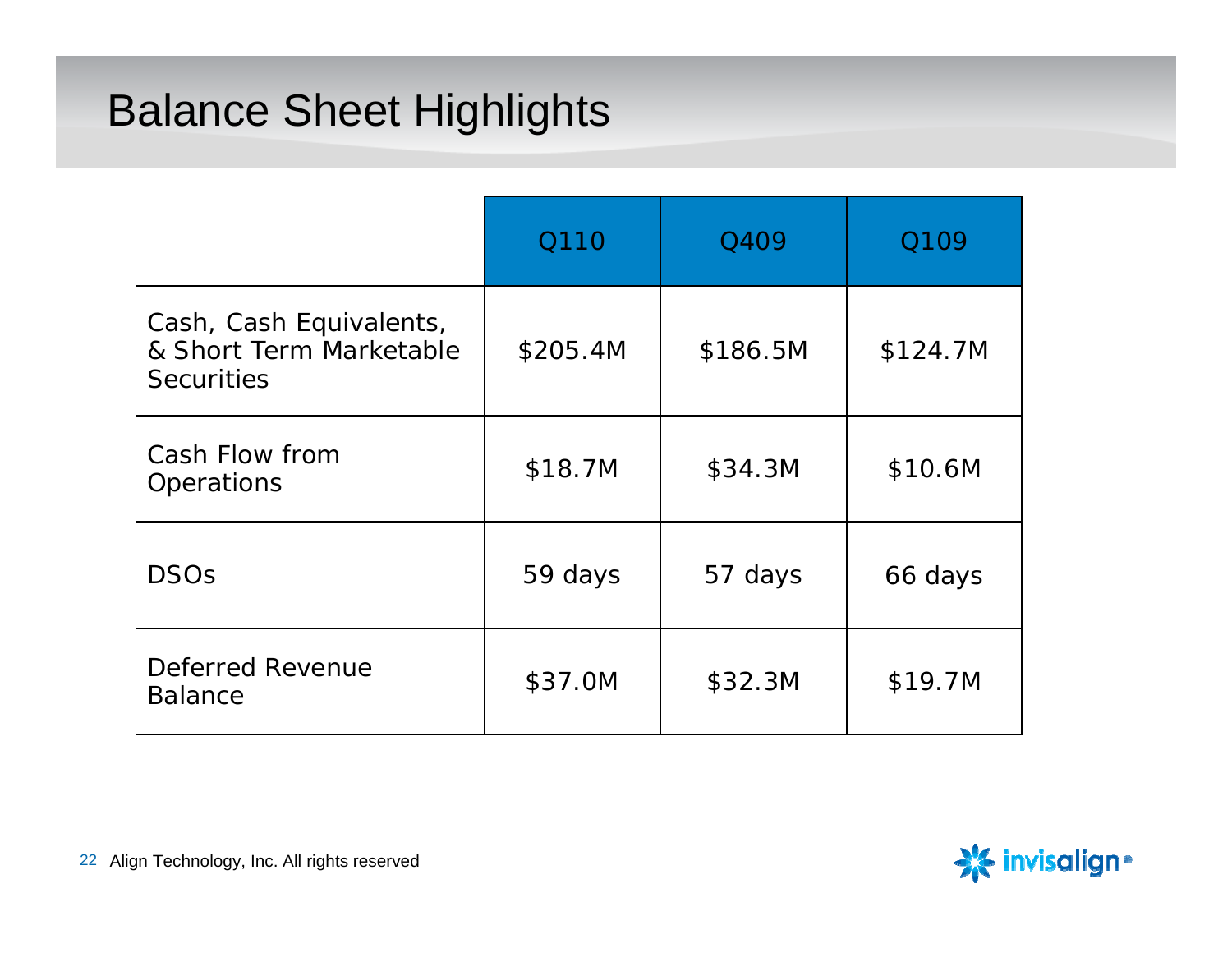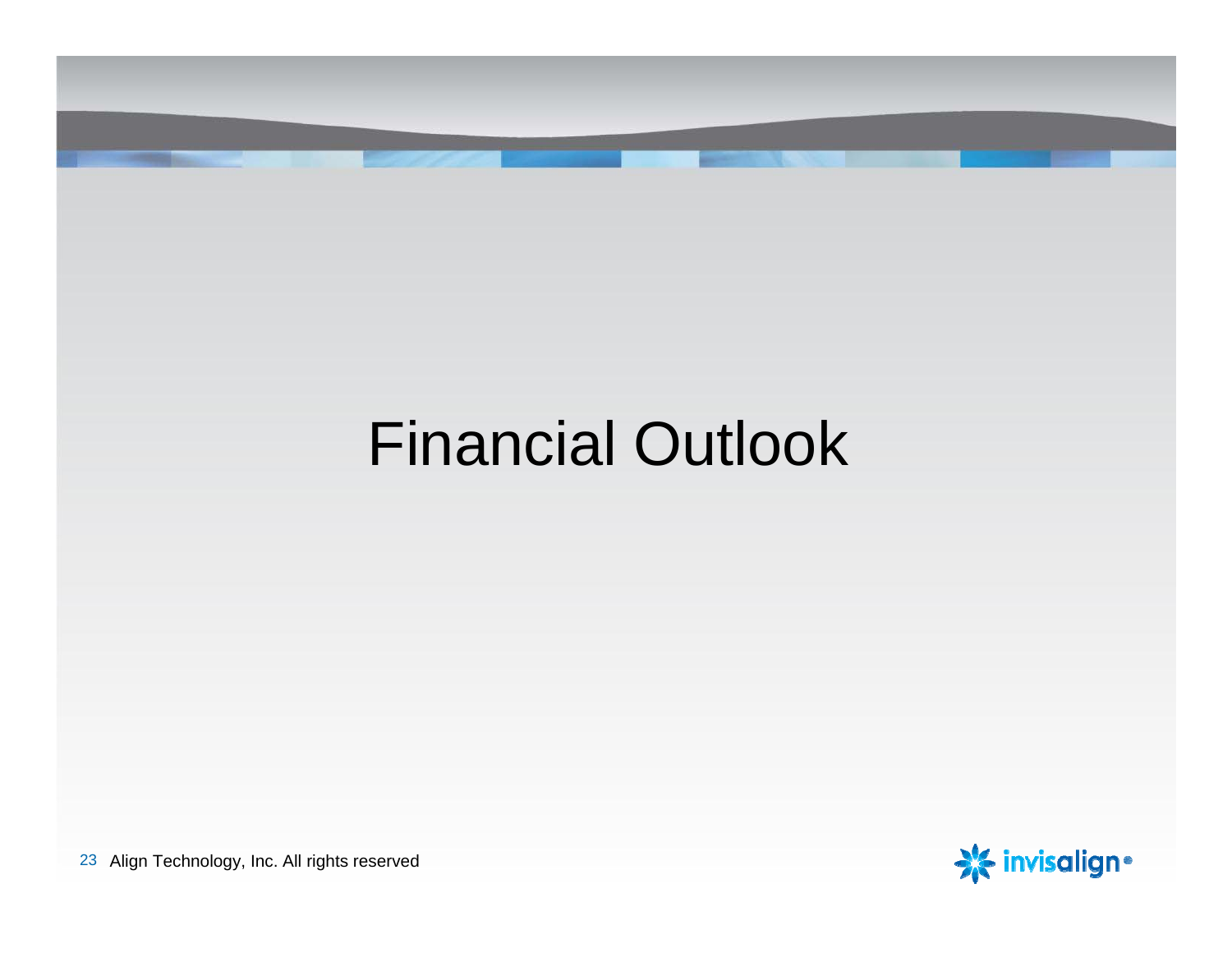## Factors Contributing to Q2 10 Outlook

- With the change we have made to the Proficiency Program, it is uncertain how doctors, particularly low volume doctors, will respond. It is likely that some practices that have been working hard to accelerate will want to take a "breather", while others who started to get that acceleration and enjoy the progress they made may want to continue at their new pace.
- In Q2, we are introducing a consumer rebate program that will run through the end of the quarter, as well as an additional volume rebate for the Elite and Premier providers. This is expected to have some negative impact on ASPs and gross margin during the quarter.
- For our International business, Q2 is historically a seasonally stronger sequential quarter and we expect it to be the same again this year. We do business in Euros and therefore major changes quarter-to-quarter in foreign exchange rates can impact top-line revenue and gross margin.
- June marks the beginning of the summer and we are looking forward to participating in another full season of teenage orthodontic case starts and continue gaining share of chair – both at the tail end of Q2 and into Q3.

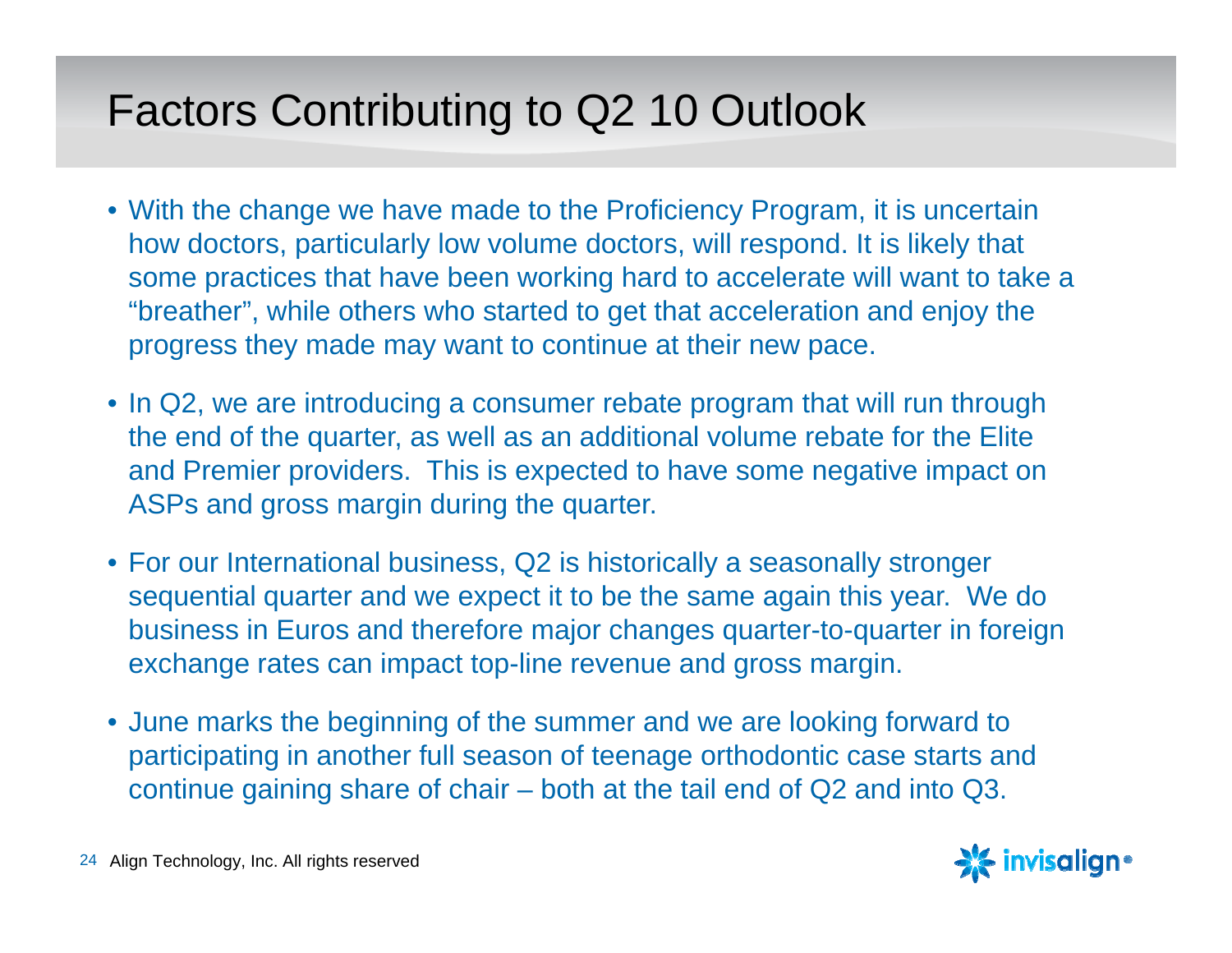#### Q2 Fiscal 2010 Outlook

|                            | Q2 10 Outlook       | 2010 Outlook |
|----------------------------|---------------------|--------------|
| Revenue                    | $$88.0 M - $91.0 M$ |              |
| Case Shipments             | 63.5 K $-$ 65.5 K   |              |
| Gross Margin               | $75.6\% - 76.4\%$   |              |
| <b>Operating Expenses</b>  | $$52.5 M - $53.5 M$ |              |
| <b>Operating Margin</b>    | $16.0\% - 17.6\%$   |              |
| EPS, diluted               | $$0.12 - $0.14$     |              |
| Effective tax rate         | 28% - 30 %          |              |
| Stock based compensation   | \$4.4 M             | \$17.0 M     |
| Diluted shares outstanding | 78 M                | 78 M         |
| Cash                       | \$225 M - \$230 M   |              |

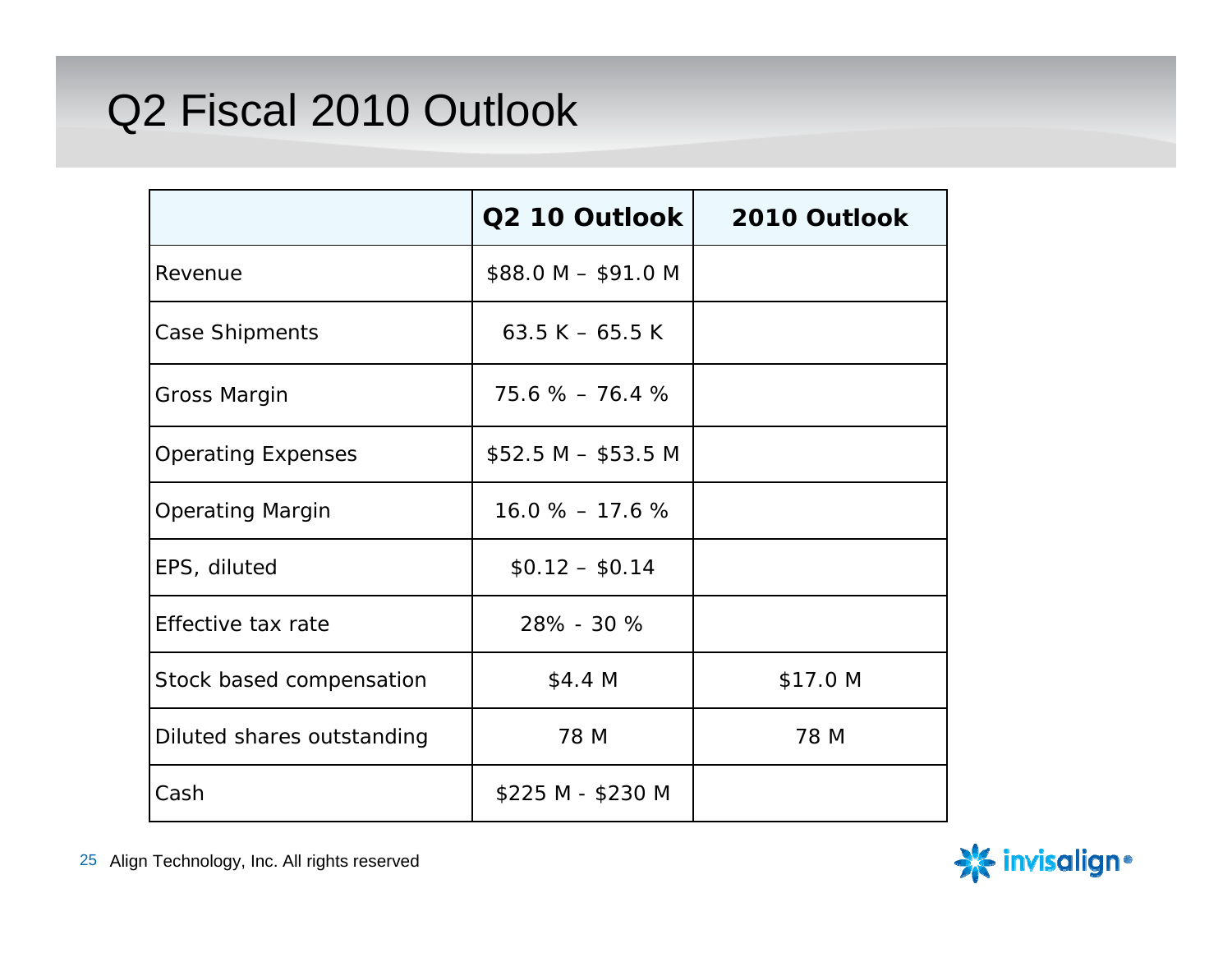#### Contact Align Technology Investors Relations at:

- •Email: investorinfo@aligntech.com
- Tel: (408) 470-1000
- •Shirley Stacy, Senior Director, Investor Relations
- Yin Cantor, Manager, Investor Relations

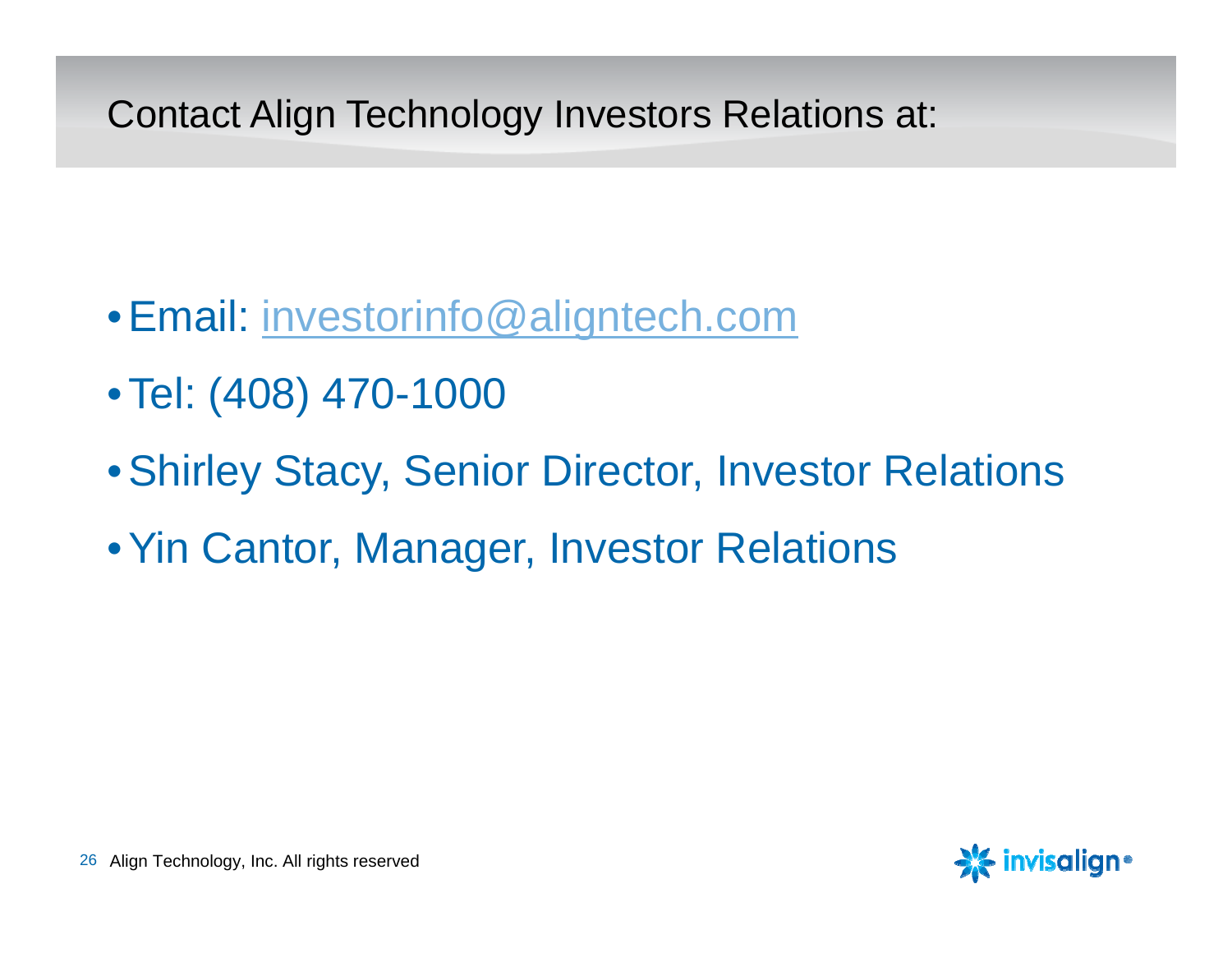# Additional Data Historical Information as of 3/31/10 **※invisalign**• 27 Align Technology, Inc. All rights reserved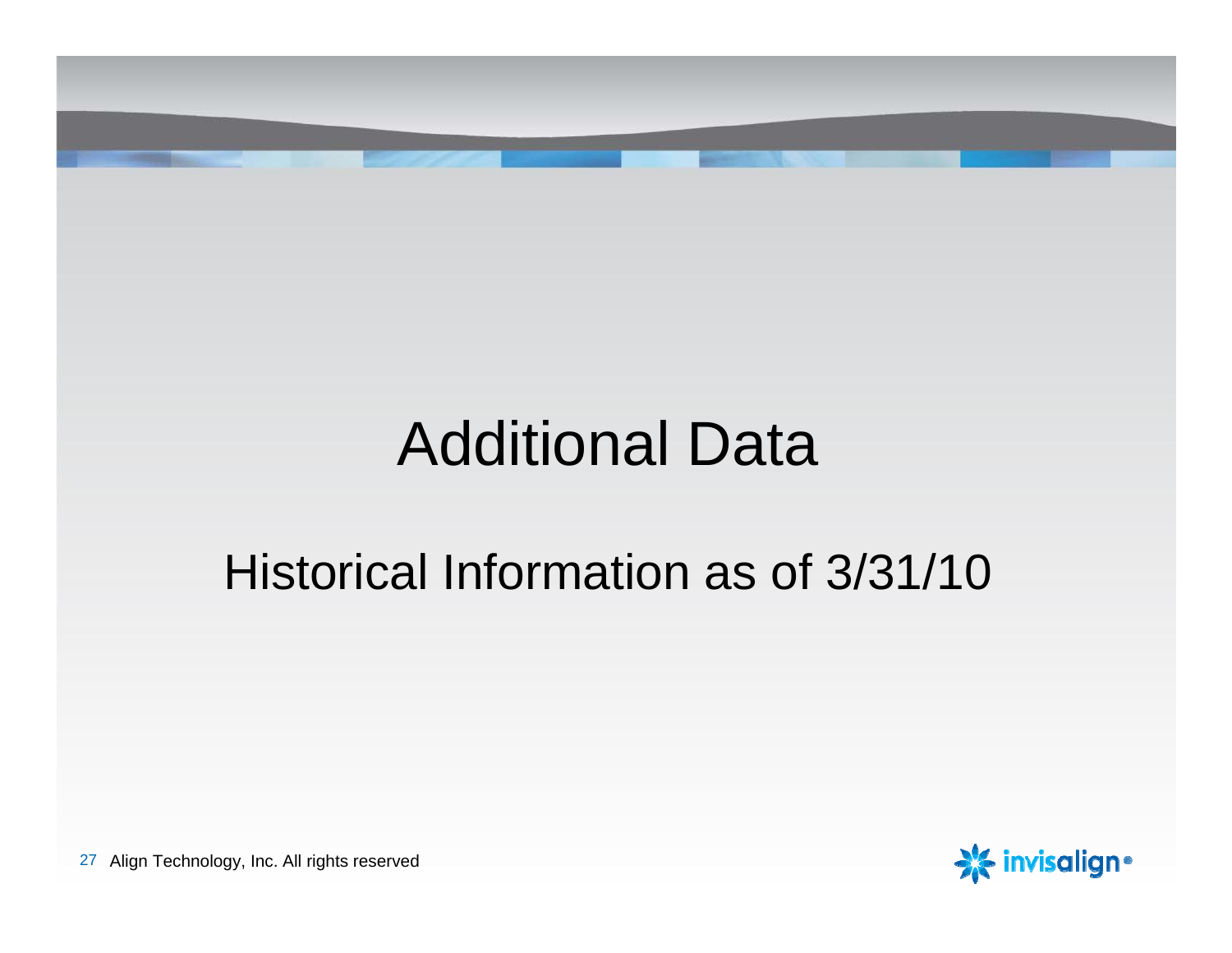#### Cases Shipped By Channel

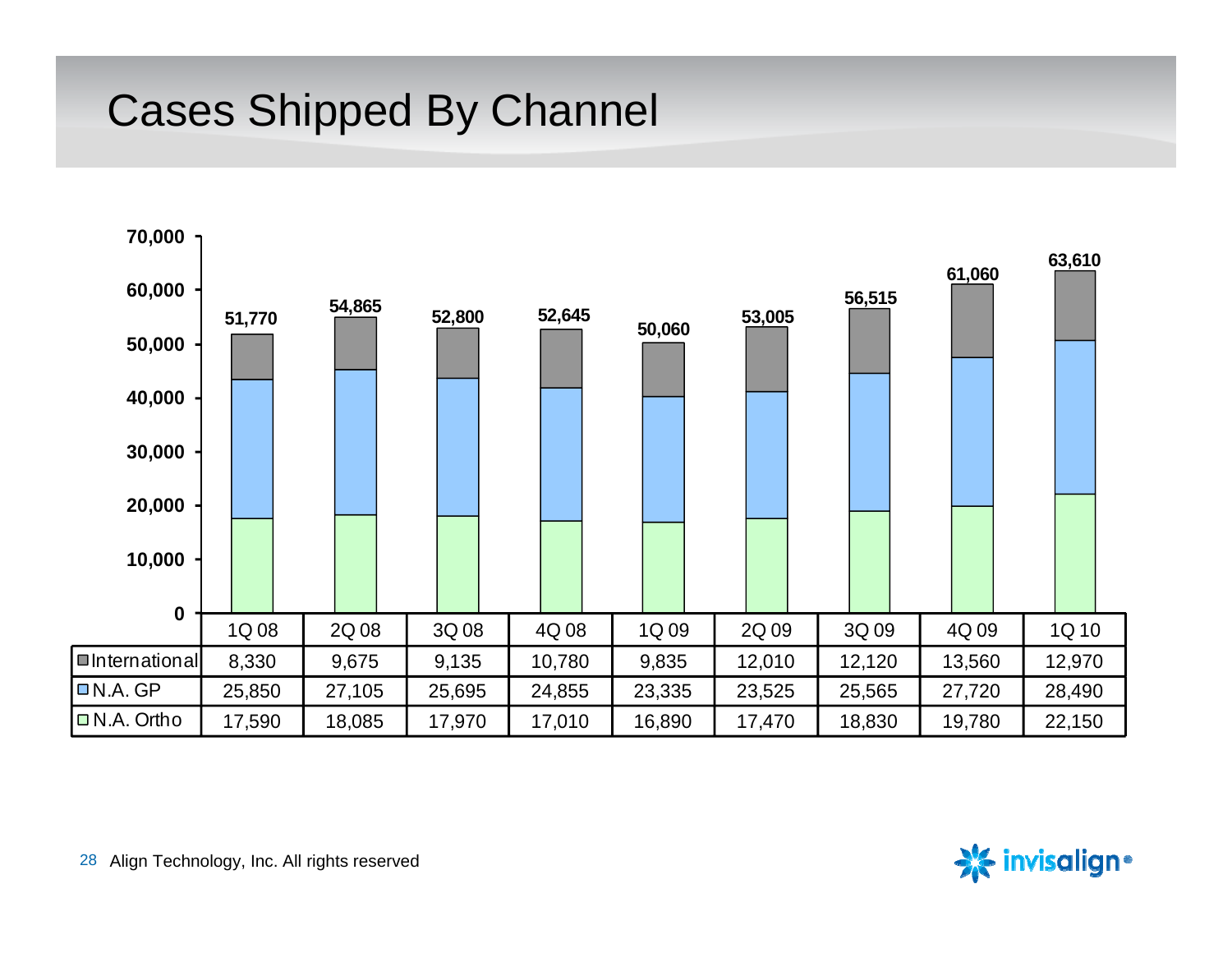#### Total # of Doctors Cases Were Shipped To

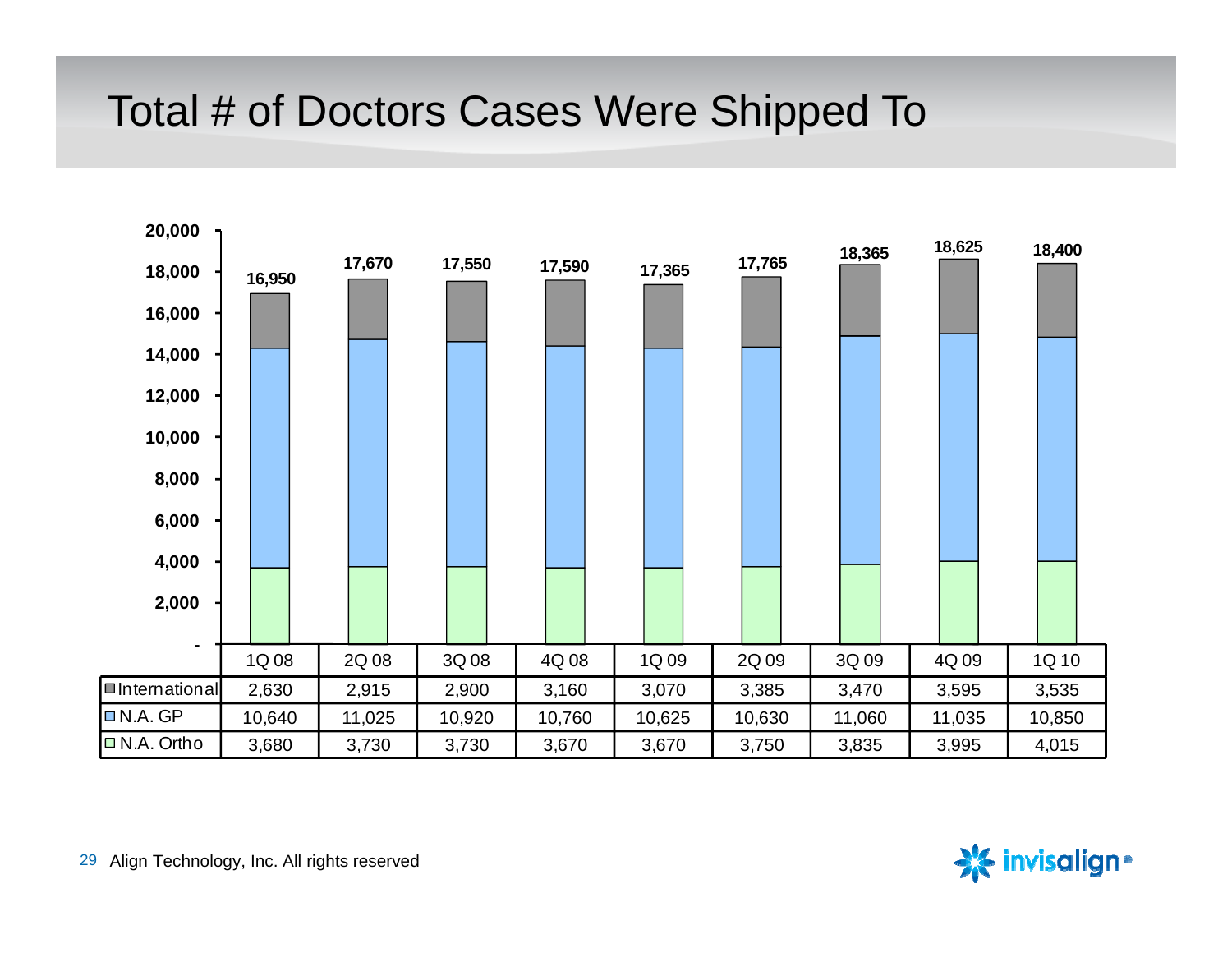#### Utilization Rate\*



**\*Utilization Rate = # of Cases Shipped / # of Doctors Cases Are Shipped To**